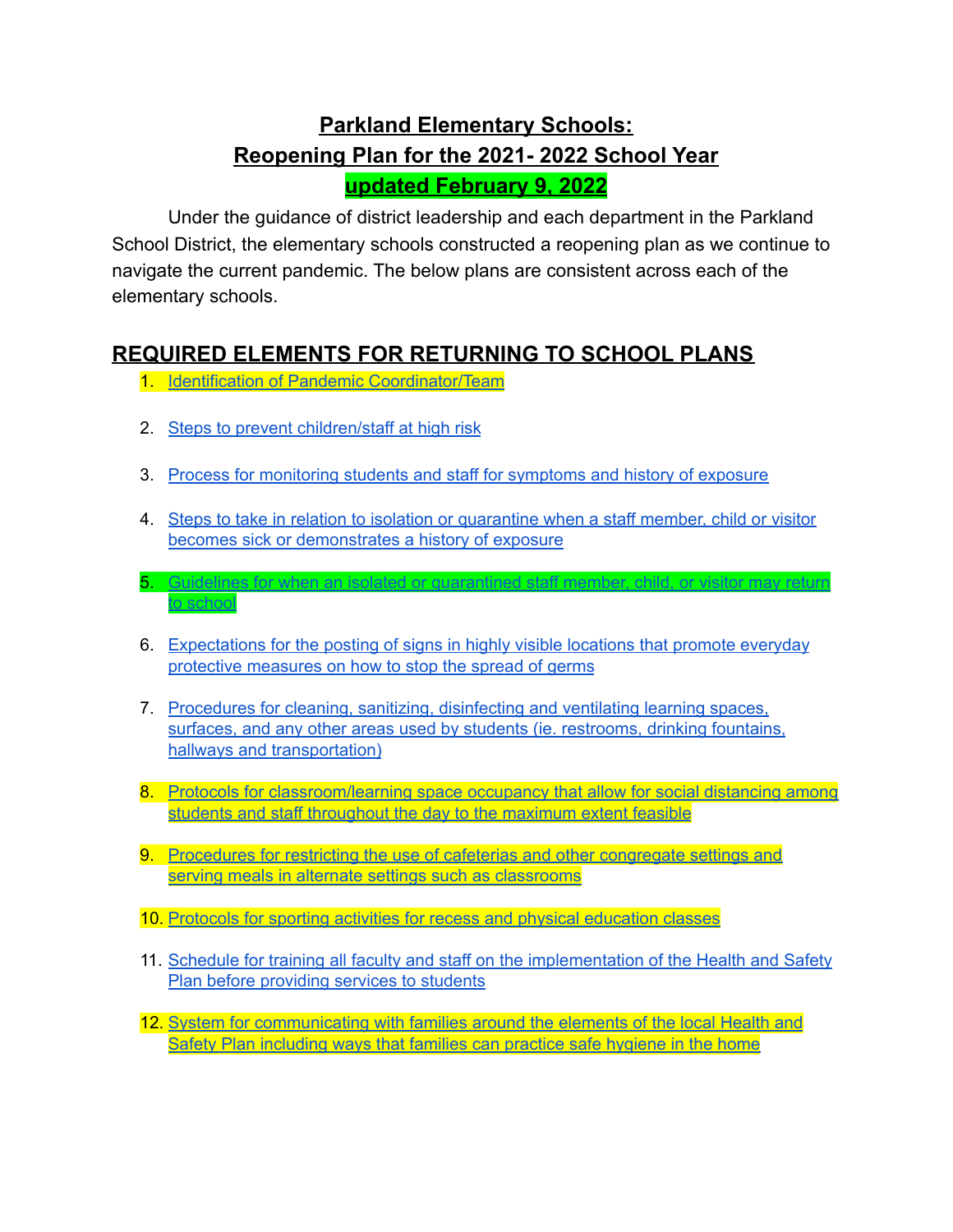<span id="page-1-0"></span>

| 1. Identification of Pandemic Coordinator/Team 1 |                                                                                                                                                                                                                                                                                                                                                                                                                                                                                                                                |                                                      |
|--------------------------------------------------|--------------------------------------------------------------------------------------------------------------------------------------------------------------------------------------------------------------------------------------------------------------------------------------------------------------------------------------------------------------------------------------------------------------------------------------------------------------------------------------------------------------------------------|------------------------------------------------------|
| <b>School</b>                                    | <b>Specifics</b>                                                                                                                                                                                                                                                                                                                                                                                                                                                                                                               | <b>People</b><br><b>Responsible</b><br>for Carry-out |
| Cetronia                                         | Jess Brans-primary teacher<br>Courtney Lee-primary teacher<br>Jen Garland-intermediate teacher<br>Geneine Parr-intermediate teacher<br>Jenna Rau-learning support<br><b>Todd Brosious-encores</b><br>Melissa Myers-support staff<br>Joann Grigoli-media specialist clerk<br>Julian Taibi-core & crisis team<br>Alyssa Pagliaro-nurse & crisis team<br>Melissa Webber-administrative assistant & crisis<br>team<br>Brad Wannemacher-custodial & crisis team<br>Jamie Giaquinto-principal                                        |                                                      |
| Fogelsville                                      | Timothy Chorones - Principal<br>Traci Gabriel - Nurse<br>Dave Beers - Custodian<br>Amanda Keil - Counselor<br>Mandy Keller - Teacher<br>Nancy Kemler - Teacher<br>Dan Ryan - Teacher<br>Amanda Onori - Teacher<br>Kim Trumbauer - Teacher<br>Nicole Miller - Teacher<br>Justina Verile - Teacher<br>Katie Auriemma - LS Teacher<br>Laura Wummer - SLP<br>Jill Kemmerer - Encore<br>Marlanda Birns - Encore<br>Dawn Snyder - Support Staff<br>Kelsey Balliett - Support Staff<br>Amy Jones - Support Staff<br>Beth Schoch - HRA |                                                      |
| <b>Fred Jaindl</b>                               | Jeff Bartman-Principal<br>Jennifer Kubik-Nurse<br>Jim Bungert-Custodian<br>Susan Stimpfle-Admin Assistant<br>Anastasia Caltabiano-Counselor<br>Kathy Pearson-Reading Specialist*<br>Karen Brokate-Teacher*<br>Lauren Kostovick-Encore Teacher                                                                                                                                                                                                                                                                                  |                                                      |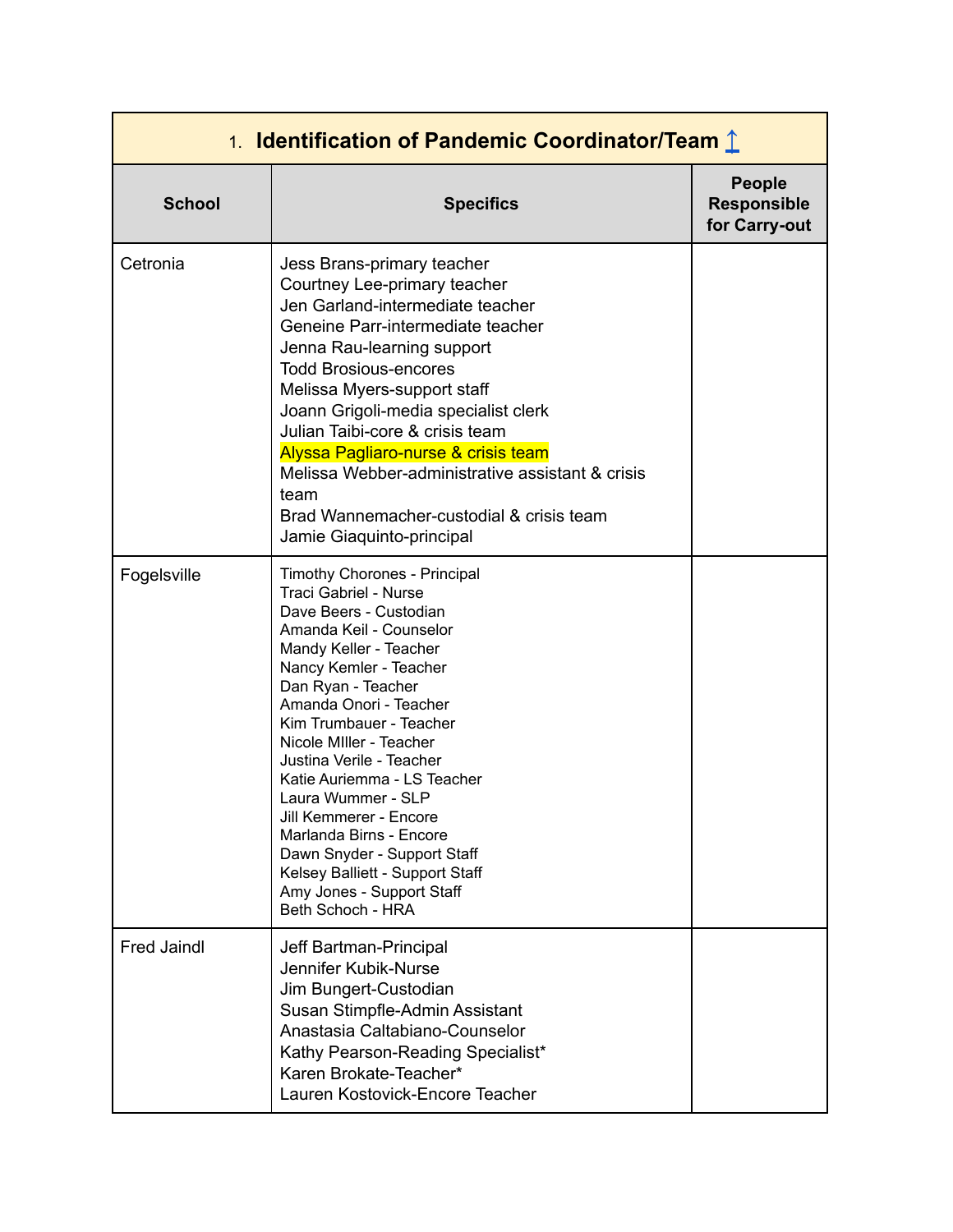|            | Katie Saltzgiver-School Psychologist<br>Kristin Patselas-Teacher<br>Samantha Ding-Teacher<br>Diane Kelly-LS Teacher                                                                                                                                                                                                                                                                                                                                                                                                                                                                                                                                                                             |  |
|------------|-------------------------------------------------------------------------------------------------------------------------------------------------------------------------------------------------------------------------------------------------------------------------------------------------------------------------------------------------------------------------------------------------------------------------------------------------------------------------------------------------------------------------------------------------------------------------------------------------------------------------------------------------------------------------------------------------|--|
| Kernsville | Michael F. Gehringer-Principal<br>Michelle Strohl-Counselor<br>Mariana Badalita-Nurse<br><b>Rick Smith-Custodian</b><br>Laura Bronzo-Admin Assistant<br>Andrea Marzano-Reading Specialist*<br>Kaitlyn DeGerolamo K-Teacher*<br>Nancy Nahrgang-Art-Encore Teacher<br>Katie Saltzgiver-School Psychologist<br>Elizabeth Bender - Grade 3 Teacher<br>Kristin Woehr-LS Teacher                                                                                                                                                                                                                                                                                                                      |  |
| Kratzer    | Karen Aulisio - Principal<br>Deborah Frear - Nurse<br>Justin Bachman - Custodian<br>Jane Carl - Administrative Assistant<br><b>Christine Bankos - Counselor</b><br>Joan Krem - RTII / Gifted Teacher<br>Nikki Gelfo - Reading Specialist<br>Nicole Jones - Kindergarten<br>Tara Kuder - Grade 2 Teacher<br>Carla Hillard - Grade 4 Teacher<br>Kristin Madeira - Grade 5 Teacher<br>Jenna Sell - Grade 5 Teacher<br>Cathy Crilley - LS Teacher<br>Gabrielle Santiago - LS Teacher<br>Helen Krizan - Art Teacher<br>Melissa Waring - Media Specialist<br>Deanna Goodman - School Psychologist<br>Tara Imdorf - Title I Assistant<br>Lisa Barrow - Speech Therapist<br>Pat Bosha - Playground Aide |  |
| Ironton    | Rob Holmes - Principal<br>Carolyn Segata - School Counselor<br>Heidi Wrobel - Nurse<br>Carrie Heater - Administrative Assistant<br>Mike Sutton - Custodian<br>Amanda Williams - Reading Specialist<br>Tricia Kopchak - RTII/Gifted<br>Matt DeFazio - Encore Teacher<br>Chelsea Bashore - LS Teacher                                                                                                                                                                                                                                                                                                                                                                                             |  |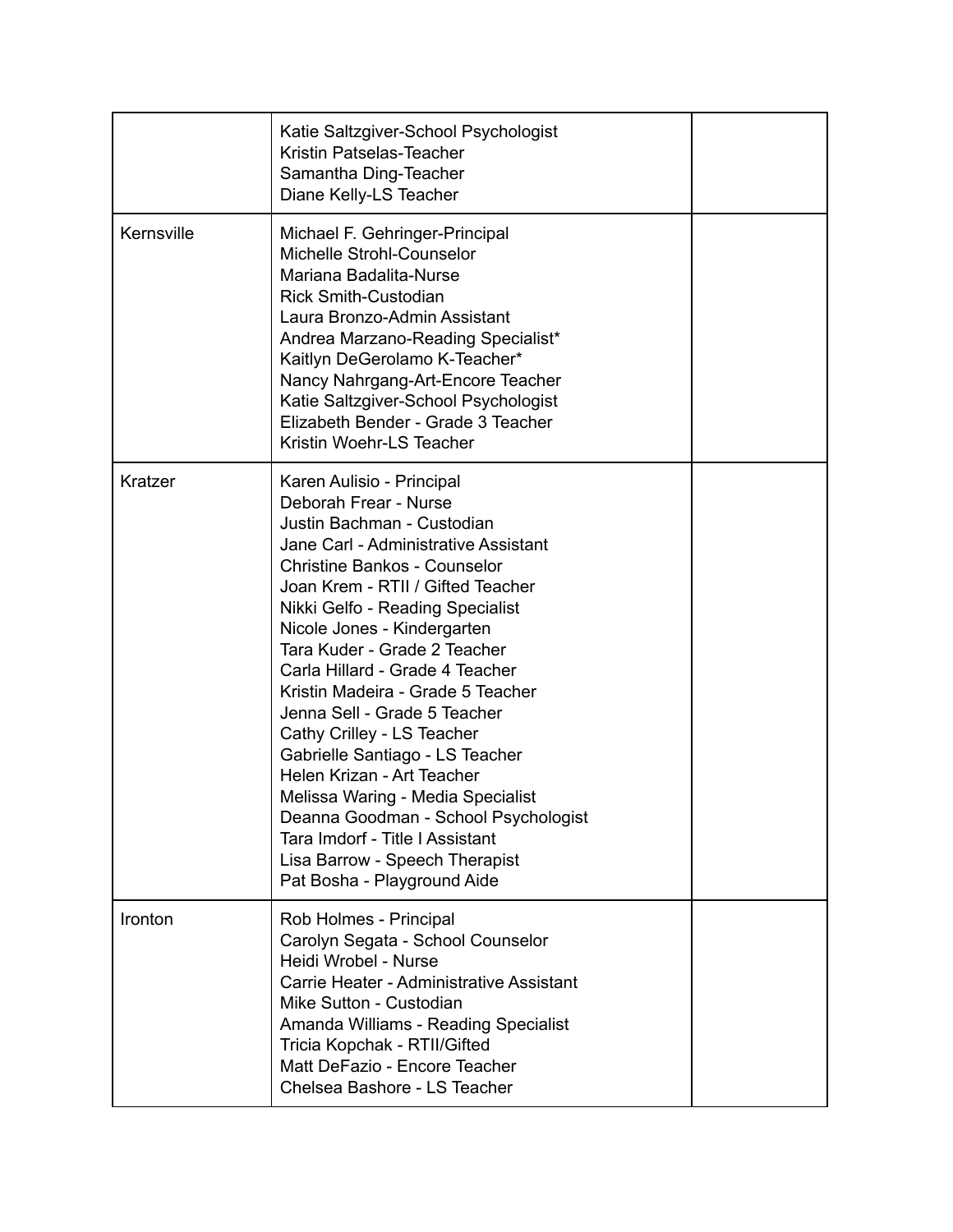|                          | Kristi Kutteroff - Primary Teacher<br>Tina Doll - Intermediate Teacher                                                                                                                                                                                                                                                                                                                                                                                                                                                                       |  |
|--------------------------|----------------------------------------------------------------------------------------------------------------------------------------------------------------------------------------------------------------------------------------------------------------------------------------------------------------------------------------------------------------------------------------------------------------------------------------------------------------------------------------------------------------------------------------------|--|
| Parkway Manor            | Scott Bartman: Principal<br>Sue Nunn: Administrative Assistant<br>Jamie McDonnell: Guidance Counselor<br>Reema Cancelliere: First Grade Teacher<br>Meghan Thomas: First Grade Teacher<br>Ashley Morrison: Media Specialist<br>Diane Schrimpe: Nurse<br>Kelly Richenaker: Fourth Grade Teacher<br>Karyn Haines: Fourth Grade Teacher<br>Missy Bachert: Custodian                                                                                                                                                                              |  |
| Schnecksville            | Damian Goodman: Principal<br>Daneen Dex:ES Teacher<br><b>Christie Nolan: Rtii/Gifted</b><br>Josh Wuchter: Tech Para<br>Sara Marsh: Learning Support<br>Sami Formato: Kindergarten<br>Marci Sodl:ES Aide<br>Joanne Marshalek: Third Grade Teacher<br>Joe O'Brien: Physical Education<br>Jill Becht: Media Specialist<br>Susie Ardt: DHH Aide<br>Deb Bassler: School Nurse<br>Mark Syslo: Band<br>Jill Szilagyi: Second Grade Teacher<br>Michele Geczi: First Grade Teacher<br><b>Becky Hower:Speech</b><br>Brandi Mcfarland: School Counselor |  |
| <b>Veterans Memorial</b> | Karen Dopera- Principal<br>Joanne Smith-Nurse<br>Nelson Bollinger & Lisa Norris- Custodians<br>Molly Hertz-Admin Assistant<br><b>Todd Beidleman- Counselor</b><br><b>Taryn Gergar- Reading Specialist</b><br>Cassandra Vogel- School Psych<br>Hailey Adlard- Encore Rep<br>Michelle Cavanaugh- LS Rep<br>Jacque Creamer- Intermediate Rep<br><b>Candy Lewis-Primary Rep</b>                                                                                                                                                                  |  |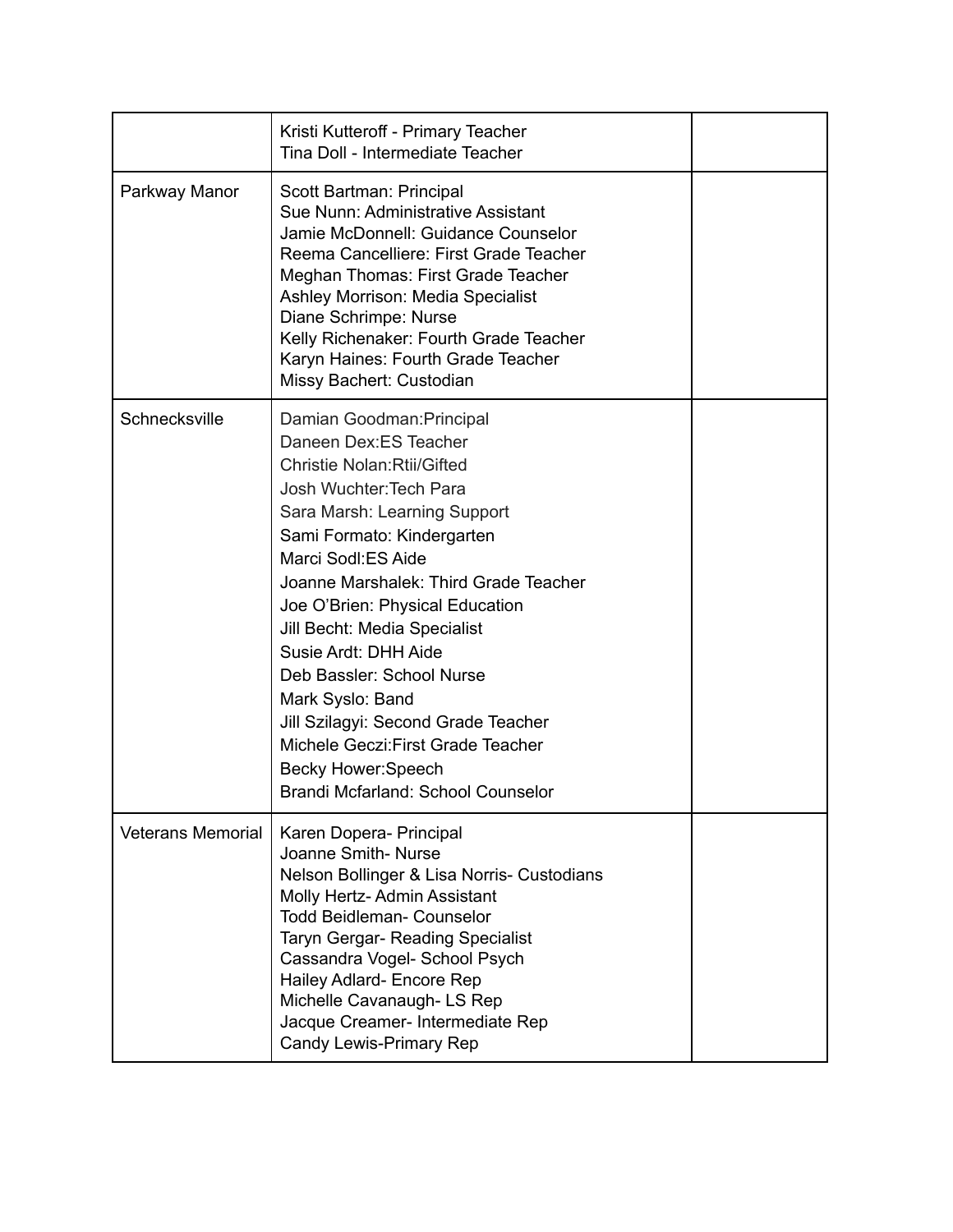<span id="page-4-0"></span>

| 2. Steps to prevent children/staff at higher risk $\hat{\mathbb{L}}$                                                                                              |                                                             |
|-------------------------------------------------------------------------------------------------------------------------------------------------------------------|-------------------------------------------------------------|
| <b>Specifics</b>                                                                                                                                                  | <b>People</b><br><b>Responsible for</b><br><b>Carry-out</b> |
| Staff: HR Department will work with individual employees to determine<br>health needs.<br>Students: Online Learning option will be available to all K-5 students. | <b>Human Resources</b><br>Department,<br>Parents            |

<span id="page-4-1"></span>

| 3. Process for monitoring students and staff for symptoms and |
|---------------------------------------------------------------|
| history of exposure 1                                         |

| <b>Specifics</b>                                                                              | <b>People</b><br><b>Responsible for</b><br><b>Carry-out</b> |
|-----------------------------------------------------------------------------------------------|-------------------------------------------------------------|
| The use of the wellness form will be determined on the level of<br>community/building spread. | All PSD staff                                               |
| If implemented:                                                                               |                                                             |
| Staff: Follow procedures established at the district level.                                   |                                                             |
| Students: Follow procedures established at the district level.                                |                                                             |

<span id="page-4-2"></span>

| 4. Steps to take in relation to isolation or quarantine when a staff<br>member, child or visitor becomes sick or demonstrates a<br>history of exposure $\hat{\mathbb{L}}$ |               |
|---------------------------------------------------------------------------------------------------------------------------------------------------------------------------|---------------|
|                                                                                                                                                                           | <b>People</b> |

| <b>Specifics</b>                                                    | <b>Responsible for</b><br><b>Carry-out</b> |
|---------------------------------------------------------------------|--------------------------------------------|
| The isolation of individuals will be determined based on presenting | Nurses,                                    |
| symptoms and the building CSN's assessment.                         | Principals                                 |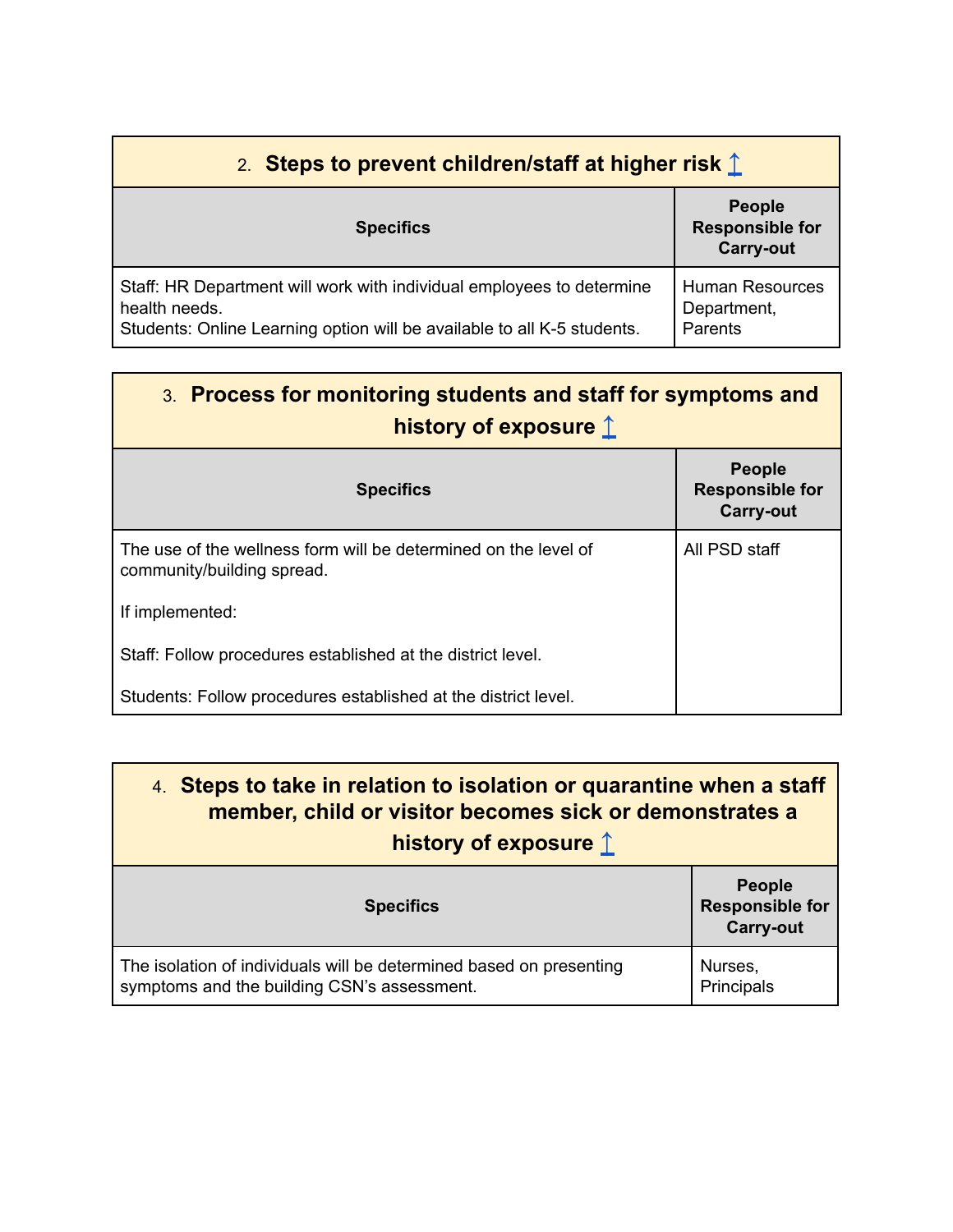<span id="page-5-0"></span>

| 5. Guidelines for when an isolated or quarantined staff member,<br>child, or visitor may return to school $\hat{\mathbb{L}}$                              |                                                             |
|-----------------------------------------------------------------------------------------------------------------------------------------------------------|-------------------------------------------------------------|
| <b>Specifics</b>                                                                                                                                          | <b>People</b><br><b>Responsible for</b><br><b>Carry-out</b> |
| Building nurses in conjunction with the Director of Health & Wellness and<br>the DOH may utilize the most current recommendations provided by the<br>DOH. | Nurses,<br>Principals                                       |

<span id="page-5-1"></span>

| 6. Expectations for the posting of signs in highly visible locations<br>that promote everyday protective measures on how to stop the<br>spread of germs 1 |                                                             |
|-----------------------------------------------------------------------------------------------------------------------------------------------------------|-------------------------------------------------------------|
| <b>Specifics</b>                                                                                                                                          | <b>People</b><br><b>Responsible for</b><br><b>Carry-out</b> |
| Post signs in highly visible locations (eg. school entrances, restrooms)                                                                                  | Nurses.                                                     |

| Post signs in highly visible locations (eg. school entrances, restrooms)<br>that promote everyday protective measures and describe how to stop the<br>spread of germs (such as by properly washing hands and properly<br>wearing a face covering). | Nurses.<br>Principals,<br><b>Building</b><br>Custodians |
|----------------------------------------------------------------------------------------------------------------------------------------------------------------------------------------------------------------------------------------------------|---------------------------------------------------------|
| Broadcast regular announcements on reducing the spread of COVID-19.                                                                                                                                                                                |                                                         |
| Include messages (eg. videos) about behaviors that prevent the spread of<br>COVID-19 when communicating with staff and families (such as on<br>school websites, in emails and on school social media accounts).                                    |                                                         |
| Print free digital resources on CDC's communications resources main<br>page (link).                                                                                                                                                                |                                                         |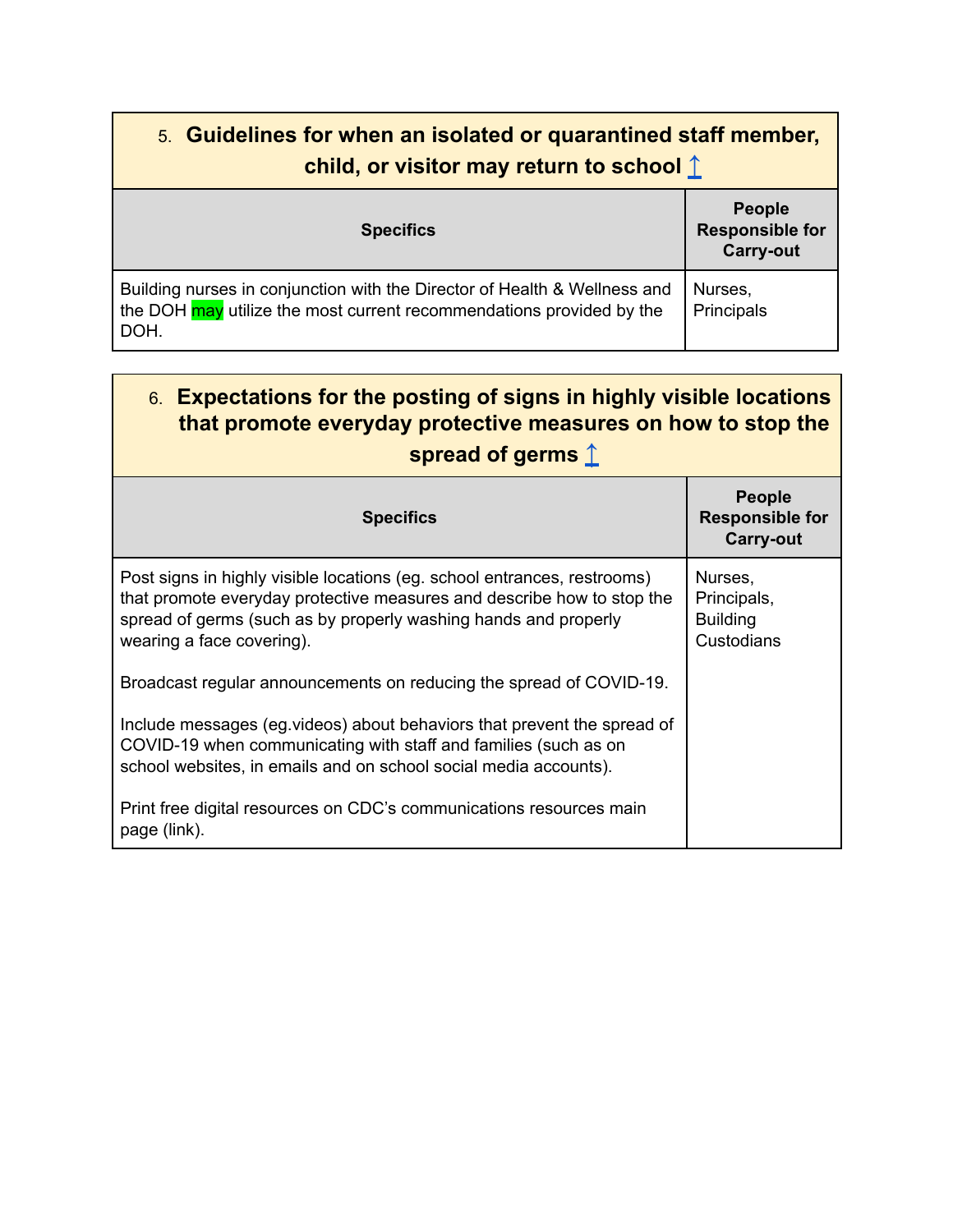## <span id="page-6-0"></span>7. **Procedures for cleaning, sanitizing, disinfecting and ventilating learning spaces, surfaces, and any other areas used by students (ie. restrooms, drinking fountains, hallways and transportation)** [↑](#page-0-0)

| <b>Specifics</b>                                                                                                                                                                                                                                                                                                                                                                                                                                                                                                                                                                                              | <b>People</b><br><b>Responsible for</b><br><b>Carry-out</b>                                        |
|---------------------------------------------------------------------------------------------------------------------------------------------------------------------------------------------------------------------------------------------------------------------------------------------------------------------------------------------------------------------------------------------------------------------------------------------------------------------------------------------------------------------------------------------------------------------------------------------------------------|----------------------------------------------------------------------------------------------------|
| Clean and disinfect frequently touched surfaces and objects within the<br>school and on school buses at least daily, including door handles, sink<br>handles and drinking fountains.                                                                                                                                                                                                                                                                                                                                                                                                                          | <b>Building</b><br>Custodian,<br>Transportation<br>Department<br>(buses),<br>Classroom<br>teachers |
| Ensure ventilation systems operate properly and increase circulation of<br>outdoor air by opening windows and doors when possible.                                                                                                                                                                                                                                                                                                                                                                                                                                                                            |                                                                                                    |
| Take steps to limit or prohibit the use of communal drinking fountains and<br>provide safe alternatives for providing water when possible.                                                                                                                                                                                                                                                                                                                                                                                                                                                                    |                                                                                                    |
| Bathrooms in the classrooms will be disinfected during the school day.<br>Disinfectant products will be available in the classrooms and can be used<br>at teacher discretion. Anti-static wipes will be available for teachers to use<br>on technology devices. Night custodians will clean and disinfect daily.<br>Buses equipped with hand sanitizer for students as they exit the bus.<br>Buses sanitized after morning and afternoon bus runs. Buses will be<br>ventilated on return to the bus garage, when weather permits. Water<br>fountains will be closed from use in both hallways and classrooms. |                                                                                                    |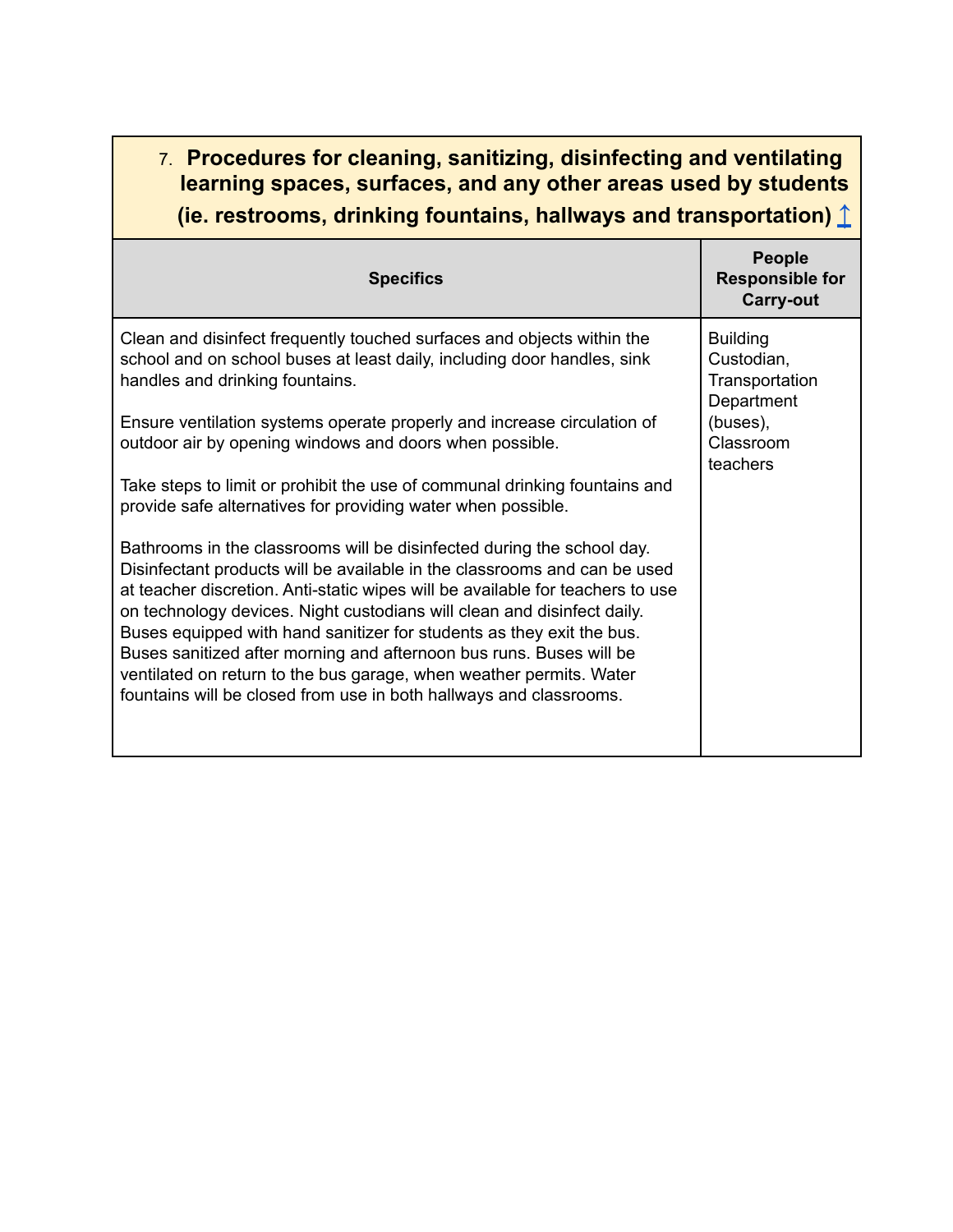#### <span id="page-7-0"></span>8. **Protocols for classroom/learning space occupancy that allow for social distancing among students and staff throughout the day to the maximum extent feasible** [↑](#page-0-0)

|                                                               | <b>Specifics</b>                                                                                                                                                                                                                                                                                                                                                                                                                                                                                                                                                                                                                                                                                                                                                                                                                                                                                                                                                                                                                                                                                           | <b>People</b><br><b>Responsible for</b><br><b>Carry-out</b> |
|---------------------------------------------------------------|------------------------------------------------------------------------------------------------------------------------------------------------------------------------------------------------------------------------------------------------------------------------------------------------------------------------------------------------------------------------------------------------------------------------------------------------------------------------------------------------------------------------------------------------------------------------------------------------------------------------------------------------------------------------------------------------------------------------------------------------------------------------------------------------------------------------------------------------------------------------------------------------------------------------------------------------------------------------------------------------------------------------------------------------------------------------------------------------------------|-------------------------------------------------------------|
| $\bullet$<br>$\bullet$<br>$\bullet$<br>$\bullet$<br>$\bullet$ | Develop a schedule so that student and staff groupings are as static as<br>possible by having the same group of students stay with the same staff<br>based on age and developmental level of students.<br>Limit interactions between groups of students.<br>Establish distances between student desks/seating and other social<br>distancing practices to the maximum extent feasible and appropriate.<br>Limit gatherings, events and extracurricular activities to those that can<br>maintain social distancing.<br>Hold classes in gyms, auditoriums or other large spaces.<br>Grade level presentations/activities held in large spaces.<br>Student desks should be faced in the same direction spaced apart.<br>Consider the unique needs of music programs (e.g., band, orchestra,<br>choir) and transmission risk-mitigation protocols to address hygiene,<br>disinfection of equipment, distancing during practice and competition, and<br>numbers of participants. Due to potential increased risk of droplet<br>transmission, physical distancing should be prioritized for wind<br>instruments. | Teachers, Support<br>staff, Principals                      |
|                                                               | No more than one class of students in a room at any given time. Students<br>separated to the maximum capacity possible in the room for social distancing.<br>No carpet areas for whole class learning. Students should work in their<br>assigned areas and their "center" work should be done at their seats. Whole<br>group instruction may occur on the carpet following social distancing<br>guidelines to the maximum extent feasible. Rows and columns for individual<br>desks when possible. Students will be permitted face covering breaks as<br>needed if wearing a face covering.                                                                                                                                                                                                                                                                                                                                                                                                                                                                                                                |                                                             |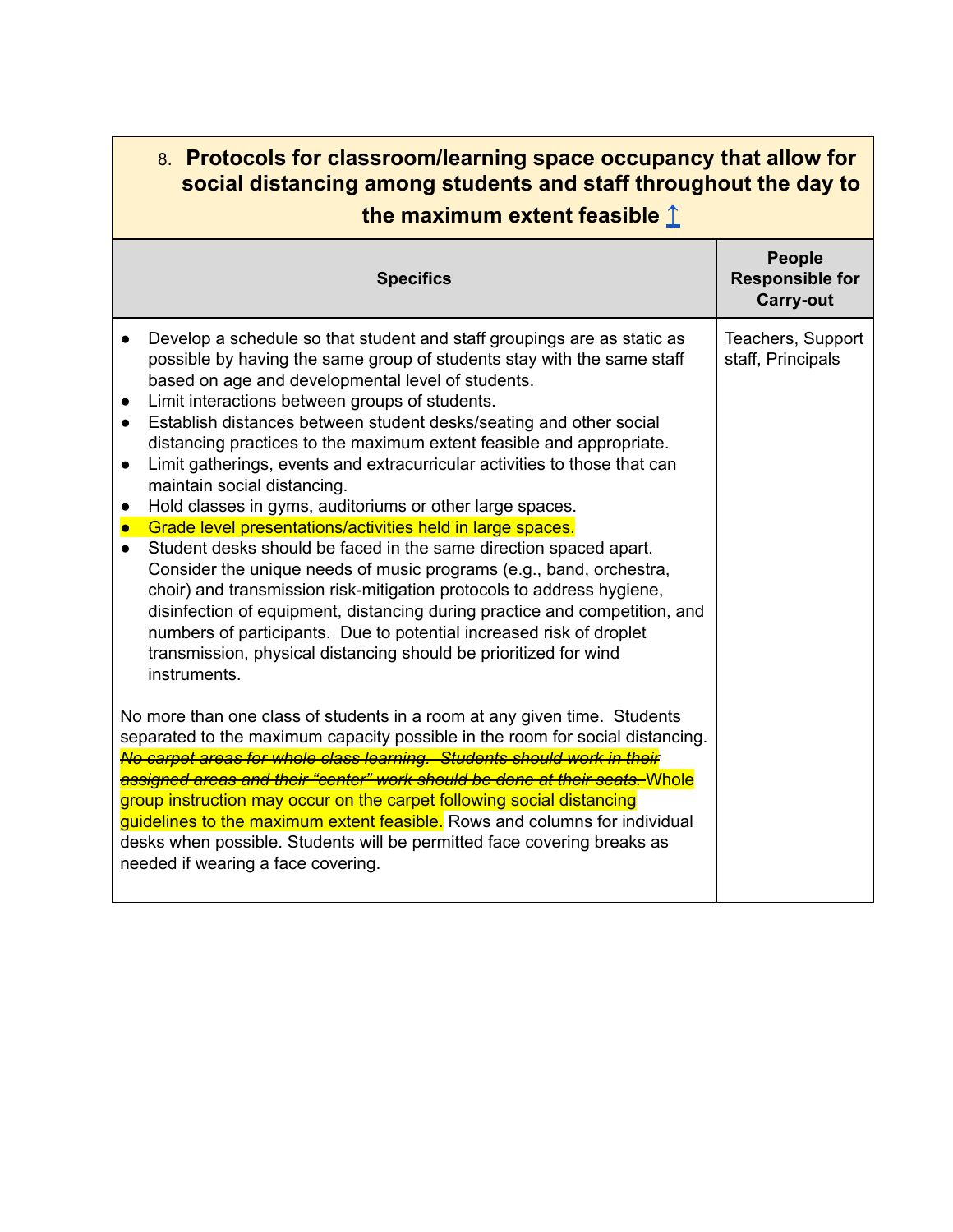## <span id="page-8-0"></span>9. **Procedures for restricting the use of cafeterias and other congregate settings and serving meals in alternate settings such as classrooms** [↑](#page-0-0)

| <b>Specifics</b>                                                                                                                                     | <b>People</b><br><b>Responsible for</b><br><b>Carry-out</b> |
|------------------------------------------------------------------------------------------------------------------------------------------------------|-------------------------------------------------------------|
| Serve individually plated meals/box lunches and avoid buffet style meals<br>whenever possible.                                                       | PGAs, Cafeteria<br>Staff, Custodians                        |
| Avoid sharing food and utensils.                                                                                                                     |                                                             |
| Lunches will be served in the gymnasiums - a move to the cafeterias will be<br>made upon Administration's recommendation (anticipated Feb 2022).     |                                                             |
| Students will sit staggered following social distancing guidelines.                                                                                  |                                                             |
| Students will wash hands prior to lunch and will sanitize hands at the<br>conclusion of lunch.                                                       |                                                             |
| Breakfast & Lunch will be grab and go with disposable utensils and<br>condiments in the bag or box.                                                  |                                                             |
| Cafeteria tables will be disinfected after breakfast by food services staff and<br>after lunch by the custodial staff and playground/cafeteria aides |                                                             |
| Faculty Rooms: Staff members are encouraged to maintain social distancing<br>while utilizing the faculty rooms.                                      |                                                             |
|                                                                                                                                                      |                                                             |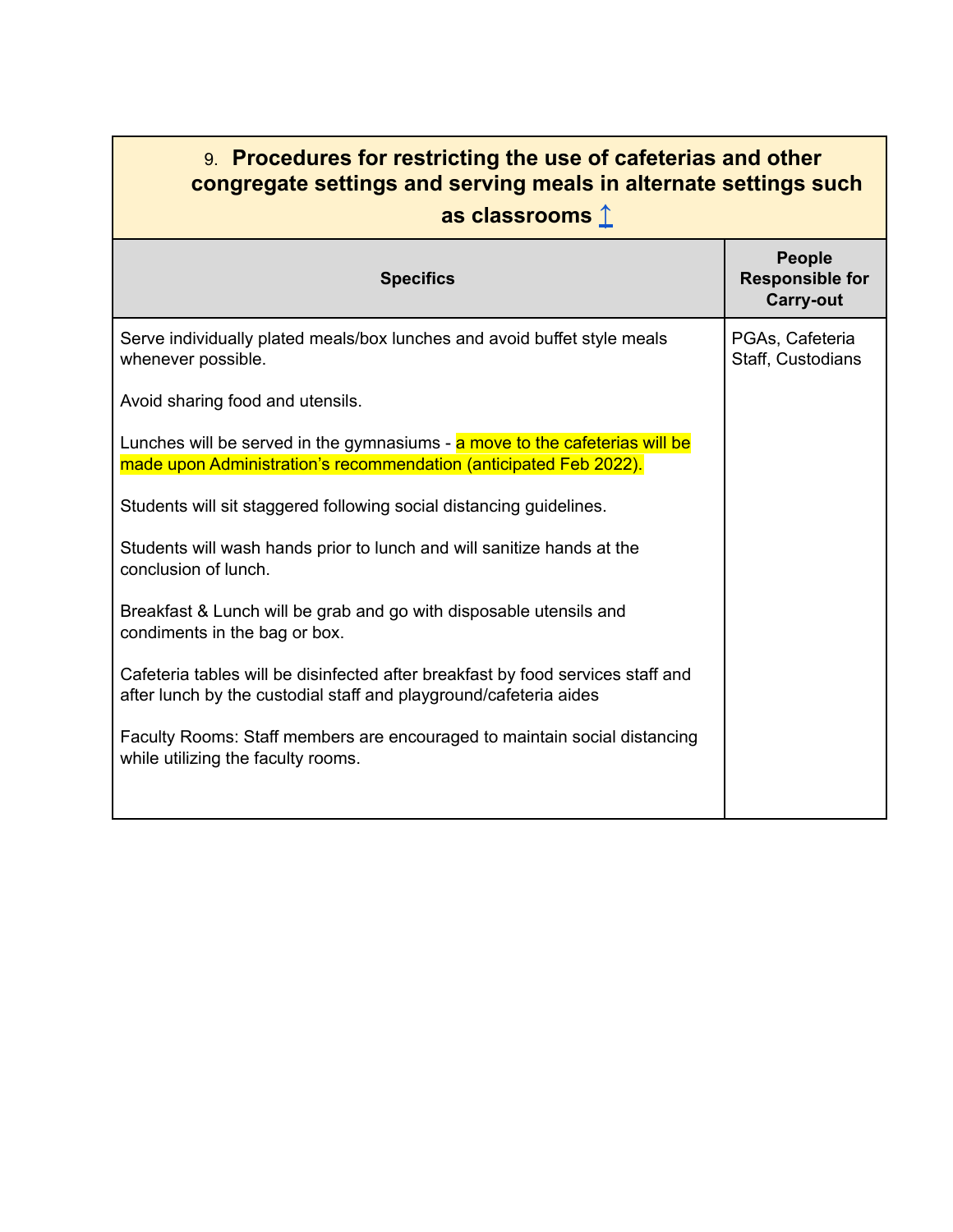<span id="page-9-0"></span>

| 10. Protocols for sporting activities for recess and physical education<br>classes $\hat{I}$                                                                                                                                                                                                                                                                                                                                                                                                                                                                                                                                                                                                                                                                                                                                                                                                                                                  |                                                                               |
|-----------------------------------------------------------------------------------------------------------------------------------------------------------------------------------------------------------------------------------------------------------------------------------------------------------------------------------------------------------------------------------------------------------------------------------------------------------------------------------------------------------------------------------------------------------------------------------------------------------------------------------------------------------------------------------------------------------------------------------------------------------------------------------------------------------------------------------------------------------------------------------------------------------------------------------------------|-------------------------------------------------------------------------------|
| <b>Specifics</b>                                                                                                                                                                                                                                                                                                                                                                                                                                                                                                                                                                                                                                                                                                                                                                                                                                                                                                                              | <b>People</b><br><b>Responsible for</b><br><b>Carry-out</b>                   |
| Select and provide safe opportunities for exercise and sports events for<br>students. Consider the following:<br>Physical proximity of players and the length of time that players are<br>close to each other or to staff.<br>Amount of necessary touching of shared equipment and gear (e.g.,<br>protective gear, balls, bats, racquet, mats or water bottles).<br>Ability to engage in social distancing while not actively engaged in play<br>(e.g., practice, games, locker rooms, showers).<br>Engagement of players at higher risk of developing serious disease.<br>Size of the team.<br>Implement transmission risk-mitigation protocols in non-contact sports to<br>address hygiene, disinfection of equipment, distancing during practice and<br>competition and numbers of participants.<br>Require enhanced surveillance and testing for any contact sports to minimize<br>higher risk of transmission in participating athletes. | <b>School Services</b><br>Department,<br>Playground Aides,<br><b>Teachers</b> |
| Per CDC guidelines, playgrounds will be routinely cleaned.                                                                                                                                                                                                                                                                                                                                                                                                                                                                                                                                                                                                                                                                                                                                                                                                                                                                                    |                                                                               |
| Students will sanitize hands prior to going out to recess and once back in their<br>classroom after recess. Shared materials during PE and recess will be<br>sanitized daily.                                                                                                                                                                                                                                                                                                                                                                                                                                                                                                                                                                                                                                                                                                                                                                 |                                                                               |
| <b>Cohorting classes for recess will continue.</b>                                                                                                                                                                                                                                                                                                                                                                                                                                                                                                                                                                                                                                                                                                                                                                                                                                                                                            |                                                                               |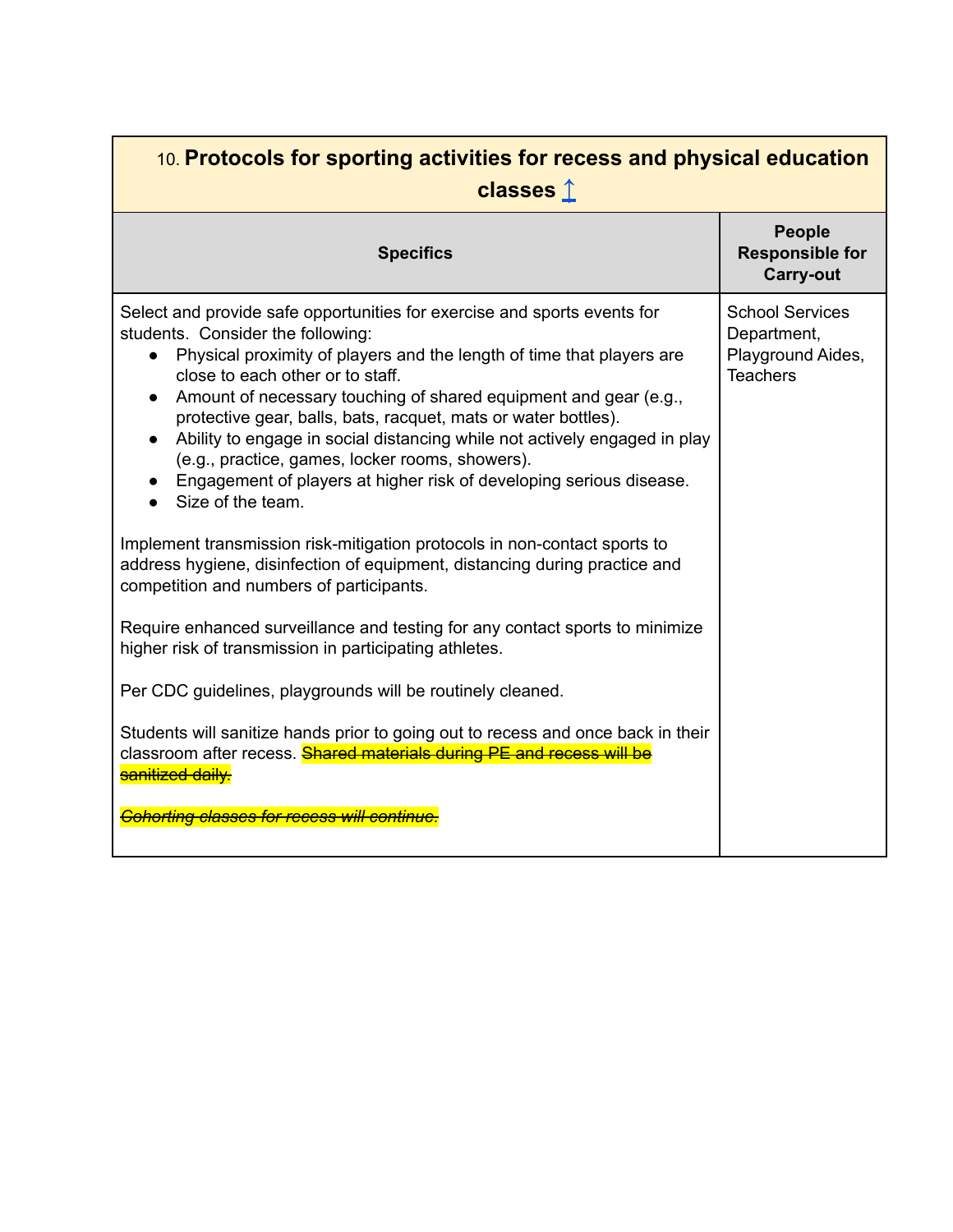# <span id="page-10-0"></span>11. **Schedule for training all faculty and staff on the implementation of the Health and Safety Plan before providing services to students** [↑](#page-0-0)

| <b>Specifics</b>                                                                                    | <b>People</b><br><b>Responsible for</b><br><b>Carry-out</b> |
|-----------------------------------------------------------------------------------------------------|-------------------------------------------------------------|
| Conduct in-person training schedules based on plan implementation<br>timelines.                     | Nurses,<br>Principals                                       |
| Disseminate and update training documents as a reference for staff.                                 |                                                             |
| Training for staff on the Professional Development Days prior to the first<br>student day of school |                                                             |

<span id="page-10-1"></span>

| 12. System for communicating with families around the elements<br>of the local Health and Safety Plan including ways that families<br>can practice safe hygiene in the home $\uparrow$ |                                                             |
|----------------------------------------------------------------------------------------------------------------------------------------------------------------------------------------|-------------------------------------------------------------|
| <b>Specifics</b>                                                                                                                                                                       | <b>People</b><br><b>Responsible for</b><br><b>Carry-out</b> |
| Add a section to weekly eCommunications on how families can help Stop<br>the Spread. Make information uniform each week as needed across the<br>elementary schools.                    | Nurses,<br>Principals,<br>Administrative<br>Assistants      |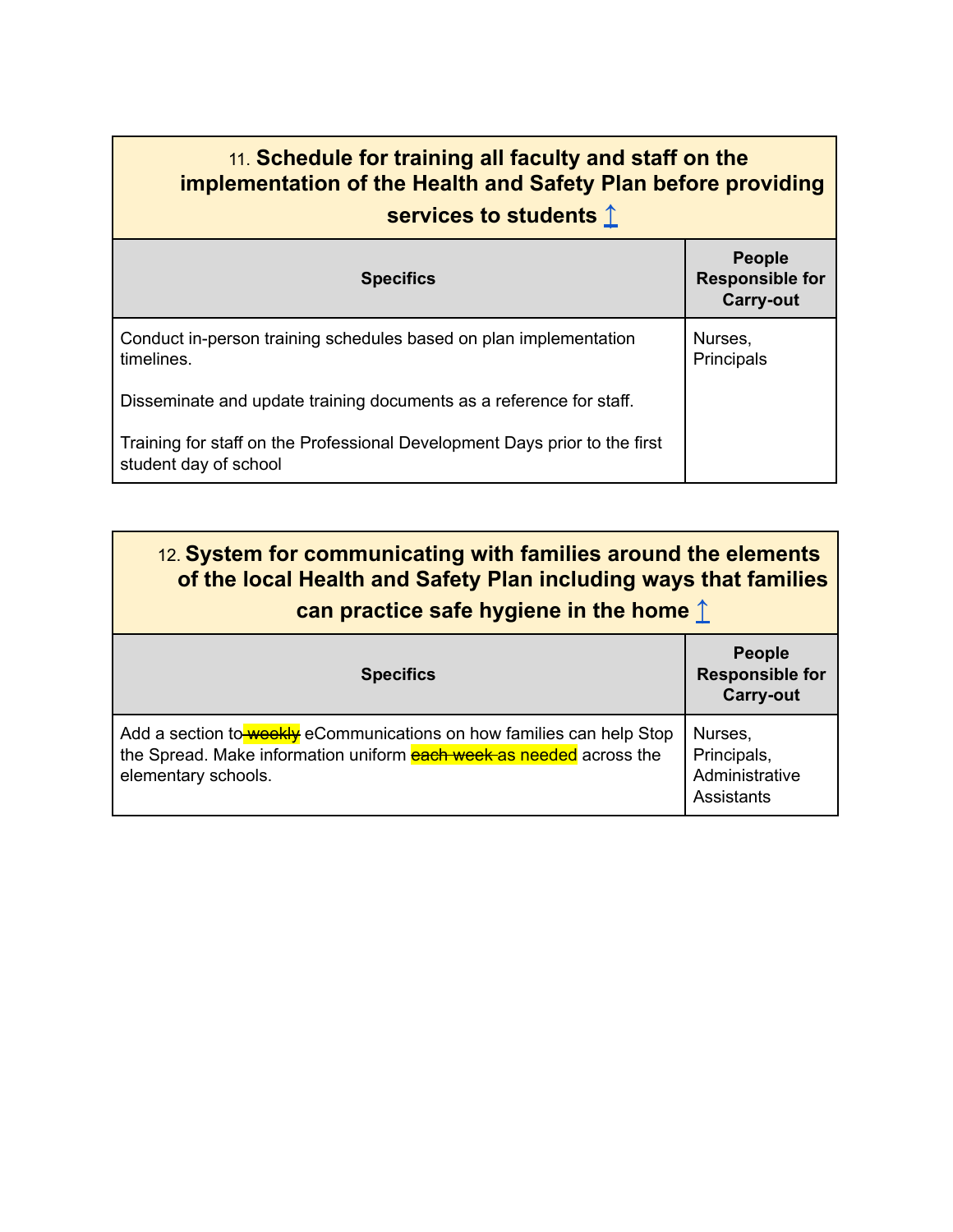#### <span id="page-11-0"></span>**Additional Areas to Address:**

- 13. Student arrival social [distancing/safety](#page-12-0) during parent drop-off
- 14. Student arrival social [distancing/safety](#page-13-0) from bus
- 15. Bell schedule adjustments to [accommodate](#page-14-0) social distancing
- 16. Student dismissal social [distancing/safety](#page-15-0) parent pick-up
- 17. Student dismissal social [distancing/safety](#page-16-0) bus
- 18. Protocols for walking in [hallways/transitioning](#page-17-0) to other classes
- 19. Methods of limiting the number of individuals in [classrooms](#page-18-0) and other learning spaces, and [interactions](#page-18-0) between groups of students
- 20. [Classroom](#page-18-1) set-up to maintain social distancing
- 21. [Protocols](#page-18-2) during encore classes
- 22. Protocol for social distancing in Speech, Title, Learning Support, OT, PT, [Psychologist](#page-19-0) & ESL [Classrooms](#page-19-0)
- 23. Protocols for [maintaining](#page-19-1) social distancing in the restrooms
- 24. [Protocols](#page-19-2) for water fountains & bottle filling stations
- 25. [Protocols](#page-20-0) for entering cafeteria and going through lunch line
- 26. Cafeteria set-up to maintain social [distancing](#page-20-1)
- 27. [Protocols](#page-20-2) for recess
- 28. Protocols & [procedures](#page-21-0) to use nurse's office
- 29. How do we maintain social [distancing/safety](#page-21-1) during State Mandated Drills?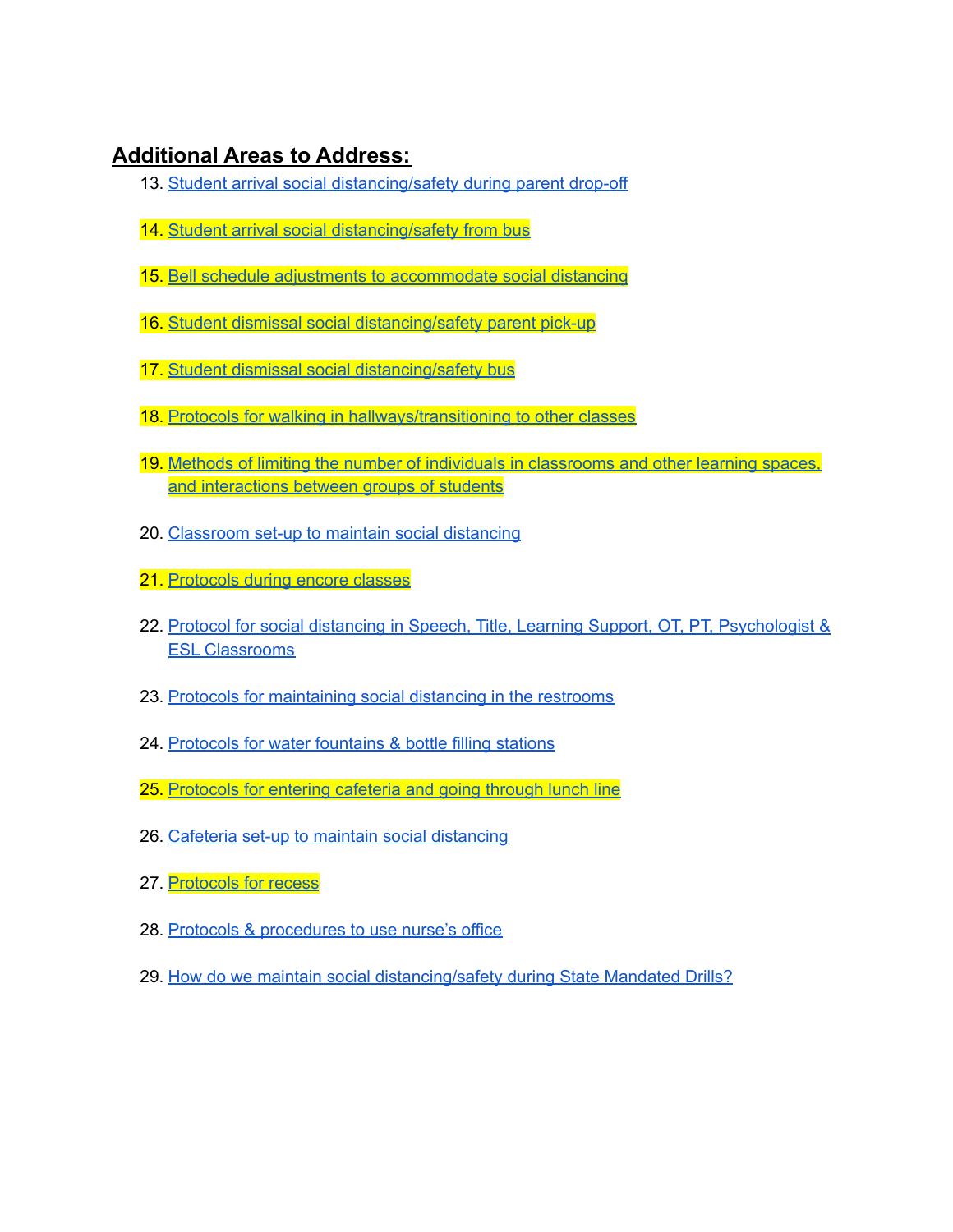<span id="page-12-0"></span>

| 13. Student arrival social distancing/safety during parent drop-off $\hat{\mathbb{I}}$                                                                                                                                                                                                                                                                                                                                                                                                                                                                                                                                            |                                                      |
|-----------------------------------------------------------------------------------------------------------------------------------------------------------------------------------------------------------------------------------------------------------------------------------------------------------------------------------------------------------------------------------------------------------------------------------------------------------------------------------------------------------------------------------------------------------------------------------------------------------------------------------|------------------------------------------------------|
| <b>Specifics</b>                                                                                                                                                                                                                                                                                                                                                                                                                                                                                                                                                                                                                  | People<br><b>Responsible for</b><br><b>Carry-out</b> |
| Implement standard operating procedures while taking preventative<br>measures such as:<br>Post signage in classrooms, hallways, and entrances to<br>communicate how to stop the spread. COVID-19 symptoms,<br>preventative measures (including staying home when sick),<br>Good hygiene, and school/district specific protocols.<br>Establish a protocol for student pick/drop up: staggered entry<br>$\bullet$<br>and release (by grade, class, or bus numbers), marked spacing<br>for pickup<br>Limit unnecessary congregations of students<br>$\bullet$<br>Maintain limited points of entry for security purposes<br>$\bullet$ | Staff as assigned                                    |
| Parent drop-off students will enter the building at their designated<br>location. Students will walk directly to their classroom. Any students<br>who choose to go to breakfast will go directly to the dining location and<br>will sanitize their hands. Staff will be stationed throughout the hallways<br>to monitor social distancing and remind students to stay on the right<br>side of the hallway and to walk single file in the hallway.                                                                                                                                                                                 |                                                      |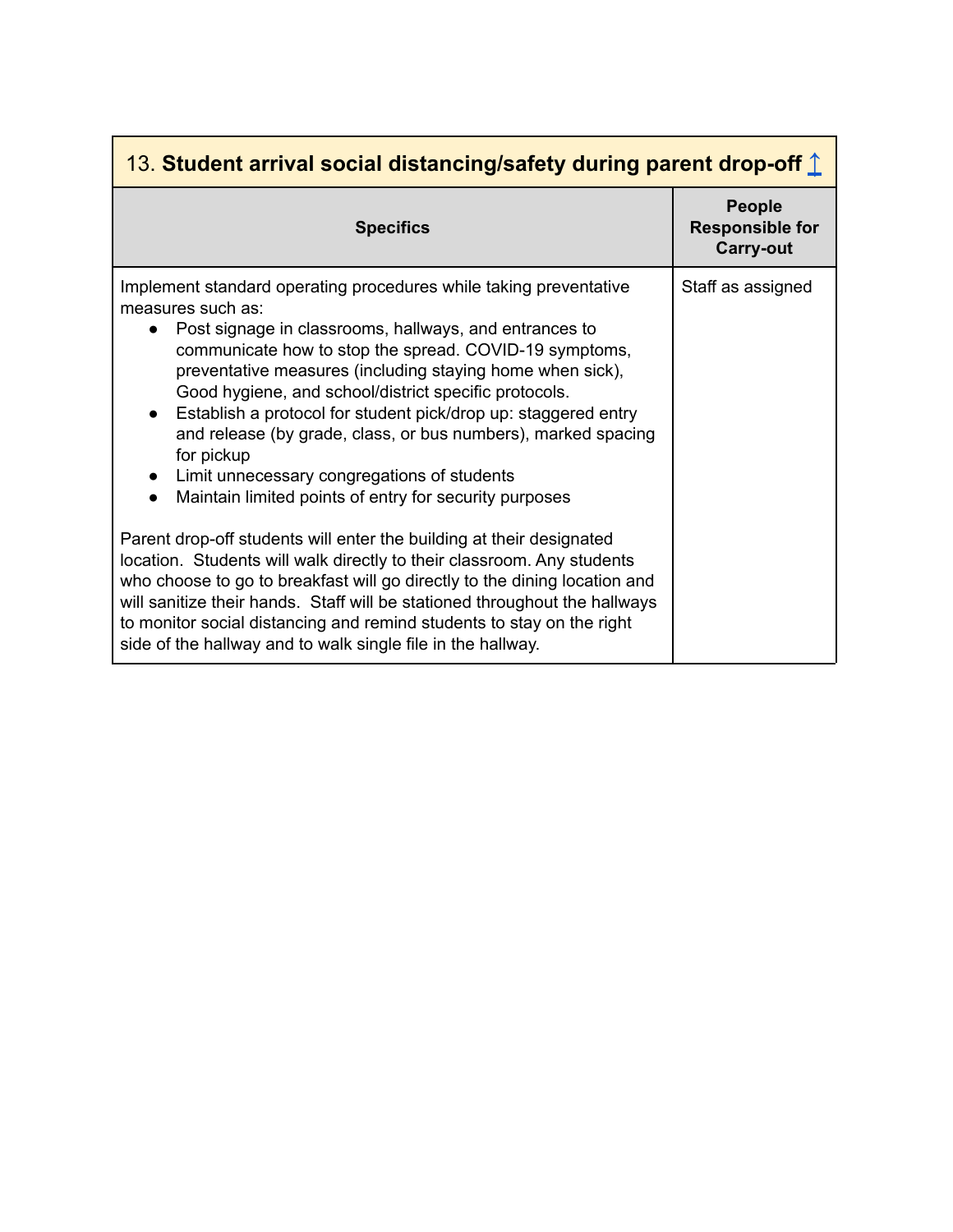<span id="page-13-0"></span>

| 14. Student arrival social distancing/safety from bus 1                                                                                                                                                                                                                                                                                                                                                                                                                                                                                                                                                 |                                            |  |
|---------------------------------------------------------------------------------------------------------------------------------------------------------------------------------------------------------------------------------------------------------------------------------------------------------------------------------------------------------------------------------------------------------------------------------------------------------------------------------------------------------------------------------------------------------------------------------------------------------|--------------------------------------------|--|
| <b>Specifics</b>                                                                                                                                                                                                                                                                                                                                                                                                                                                                                                                                                                                        | <b>People Responsible</b><br>for Carry-out |  |
| Implement standard operating procedures while taking preventative<br>measures such as:<br>Post signage in classrooms, hallways, and entrances to<br>$\bullet$<br>communicate how to stop the spread. COVID-19 symptoms,<br>preventative measures (including staying home when sick),<br>Good hygiene, and school/district specific protocols.<br>Establish a protocol for student pick/drop up: staggered entry<br>and release (by grade, class, or bus numbers), marked spacing<br>for pickup<br>Limit unnecessary congregations of students<br>Maintain limited points of entry for security purposes | Staff as assigned,<br><b>Bus drivers</b>   |  |
| Students entering the building and walking through the hallway will be<br>encouraged to continue wearing their face coverings to their classrooms.                                                                                                                                                                                                                                                                                                                                                                                                                                                      |                                            |  |
| Only three buses will be permitted to unload at a time. Once all students<br>from the buses have entered the building, then three more buses can<br>unload. Students arriving on buses will enter the building from the<br>designated entrances. All students will enter the building at the bus<br>entrance and will walk directly to their classroom.                                                                                                                                                                                                                                                 |                                            |  |
| Any students who choose to go to breakfastwill go directly to the dinin-<br>location and will sanitize their hands.                                                                                                                                                                                                                                                                                                                                                                                                                                                                                     |                                            |  |
| Staff will be stationed throughout the hallways to monitor social<br>distancing and remind students to stay on the right side of the hallway<br>and to walk single file in the hallway.                                                                                                                                                                                                                                                                                                                                                                                                                 |                                            |  |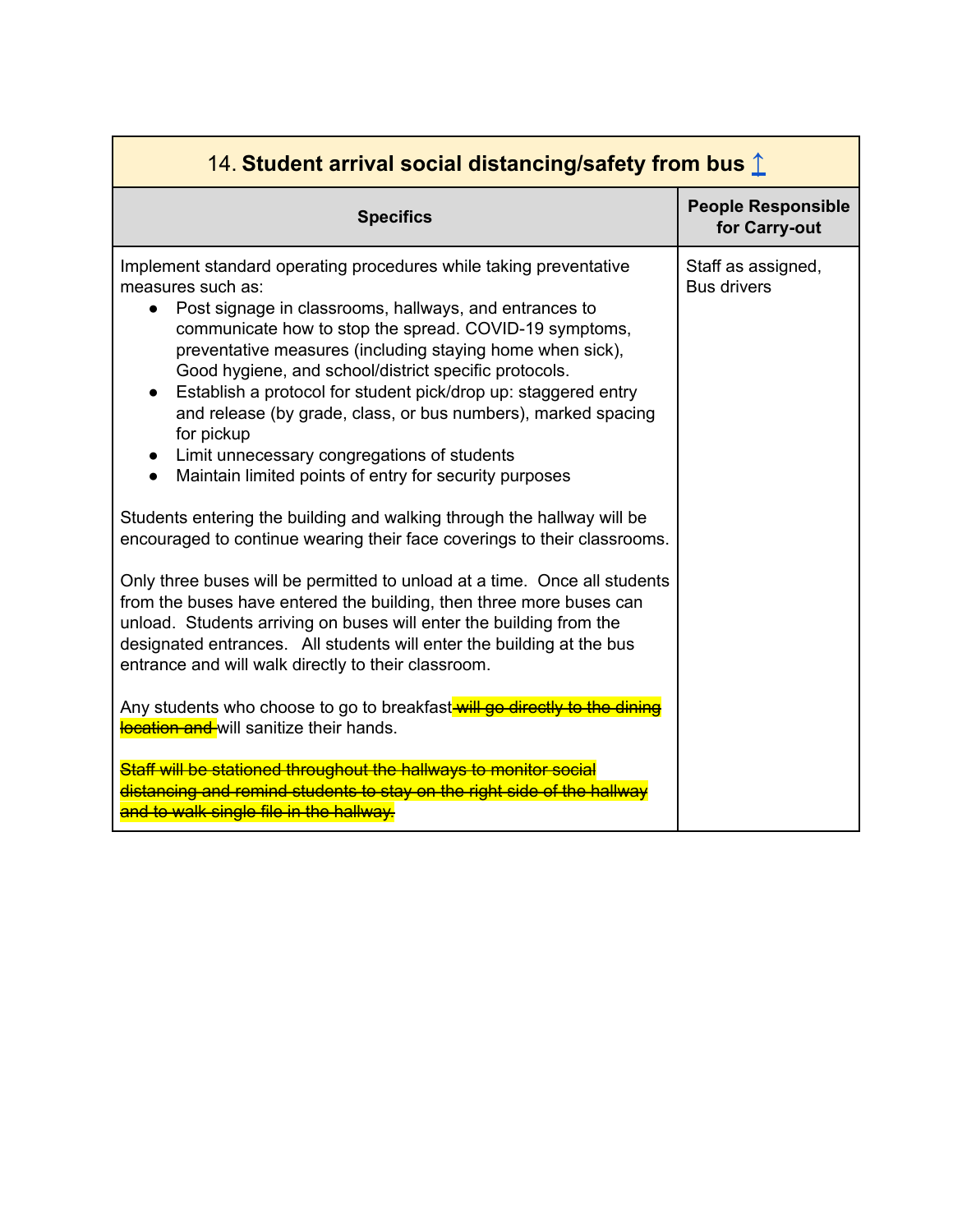<span id="page-14-0"></span>

| 15. Bell schedule adjustment to accommodate social distancing $\hat{\mathbb{L}}$                                                                                                                                                                                                                                                                                                                                                                                                                                                        |                                                             |
|-----------------------------------------------------------------------------------------------------------------------------------------------------------------------------------------------------------------------------------------------------------------------------------------------------------------------------------------------------------------------------------------------------------------------------------------------------------------------------------------------------------------------------------------|-------------------------------------------------------------|
| <b>Specifics</b>                                                                                                                                                                                                                                                                                                                                                                                                                                                                                                                        | <b>People</b><br><b>Responsible for</b><br><b>Carry-out</b> |
| Limit mixing between groups (to the extent practical).<br>For class changes and other transitions throughout the school day:<br>Provide additional time for transitions (utilizing state seat time waiver<br>to extend transition period)<br>Designate areas of the hallway (i.e. lanes) as flow paths to keep<br>students separated students to minimize congregation of students<br>Plan staggered class (ex: by hall, odd/even room numbers, grade/<br>discipline) changes to decrease number of students in hallways at<br>one time | Principals,<br>Custodians,<br><b>Teachers</b>               |
| Have the same group of students stay with the same staff (all day for<br>young children and as much as feasible for older children)<br>Students and staff may wear face coverings while in large group<br>gatherings<br>Conducting cleaning of hallways and high-touch surfaces throughout<br>the school day<br>Encore classes will be held in the assigned location. I/E rotations will be<br>limited to only Tier 2 and 3 students receiving interventions. Instruction will<br>begin at 8:50 and dismissal will begin at 3:30.       |                                                             |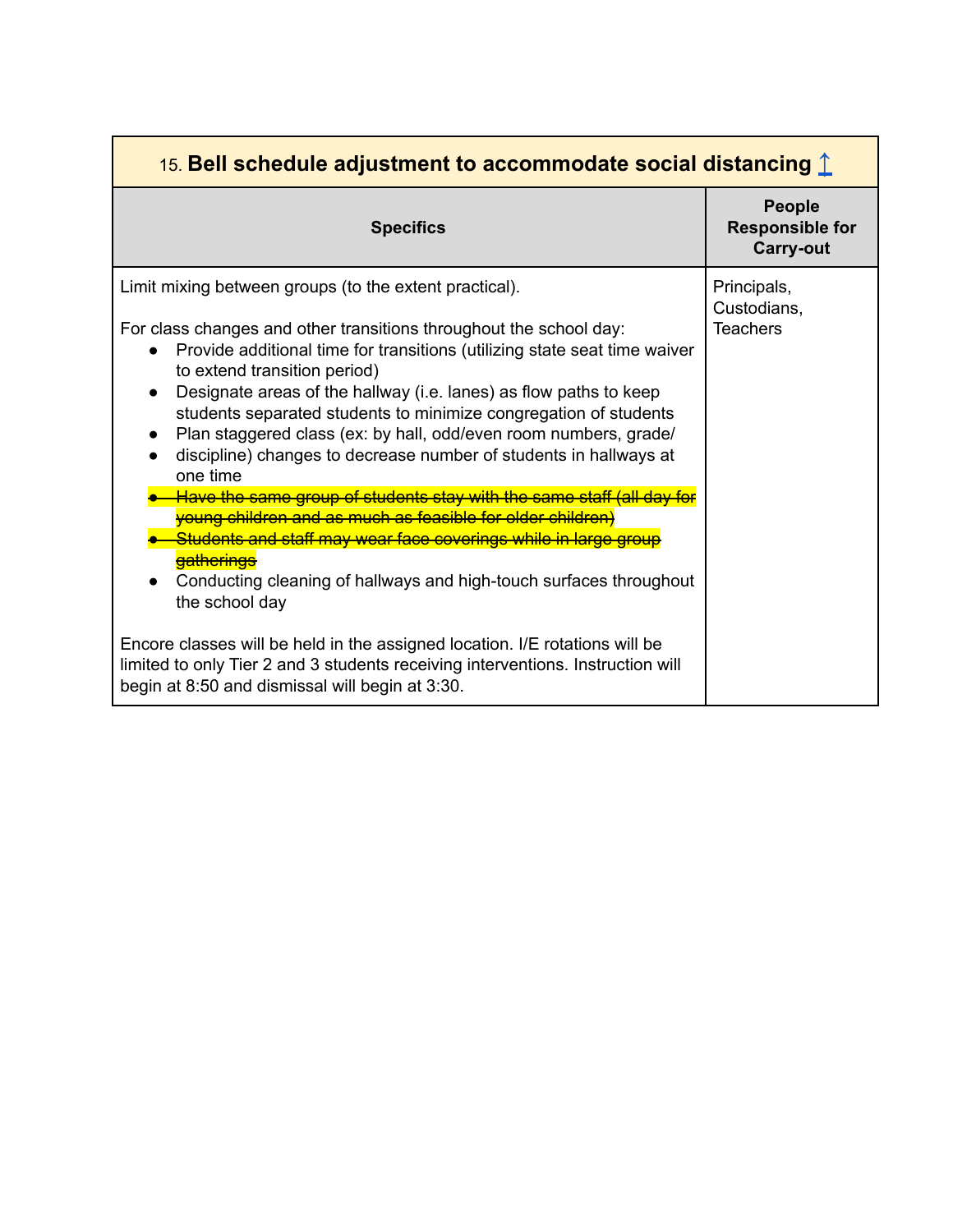<span id="page-15-0"></span>

| 16. Student dismissal social distancing/safety parent pick-up 1                                                                                                                                                                                                                                                                                                                                                                                                                                                                               |                                                      |
|-----------------------------------------------------------------------------------------------------------------------------------------------------------------------------------------------------------------------------------------------------------------------------------------------------------------------------------------------------------------------------------------------------------------------------------------------------------------------------------------------------------------------------------------------|------------------------------------------------------|
| <b>Specifics</b>                                                                                                                                                                                                                                                                                                                                                                                                                                                                                                                              | People<br><b>Responsible for</b><br><b>Carry-out</b> |
| Implement standard operating procedures while taking preventative<br>measures such as:<br>Post signage in classrooms, hallways, and entrances to<br>communicate how to stop the spread. COVID-19 symptoms,<br>preventative measures (including staying home when sick), Good<br>hygiene, and school/district specific protocols.<br>Establish a protocol for student pick/drop up: staggered entry and<br>$\bullet$<br>release (by grade, class, or bus numbers), marked spacing for<br>pickup<br>Limit unnecessary congregations of students | Staff as assigned                                    |
| Students will report to the designated dismissal area prior to dismissal.<br>Four cars will be loaded at a time. Cones will be on the pavement to<br>show students where to stand. Staff will use walkie-talkies to call the<br>students to their cars. Staff will monitor students in gymnasium to ensure<br>social distancing. Students will stay in grade level areas in the<br>gymnasium.                                                                                                                                                 |                                                      |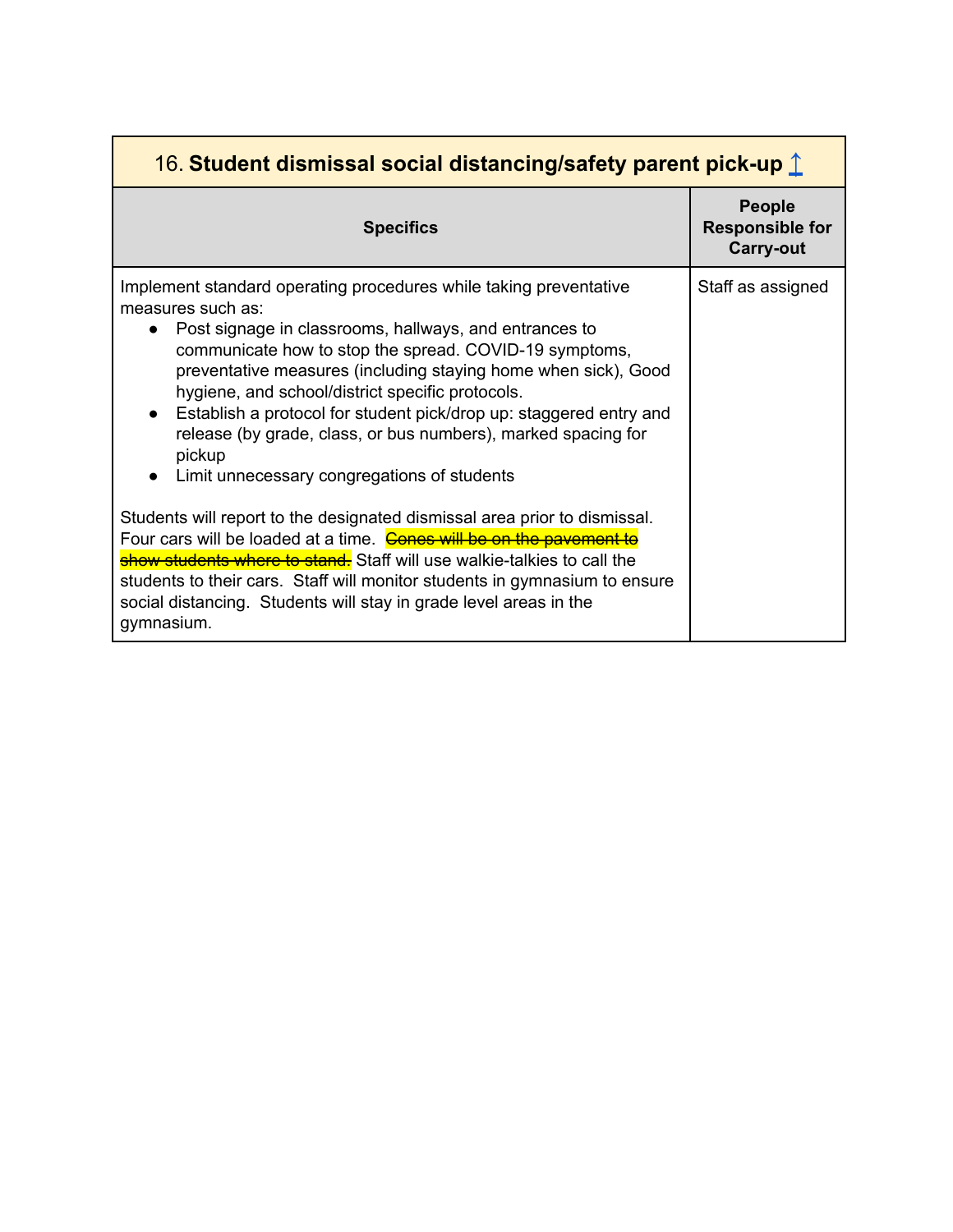<span id="page-16-0"></span>

| 17. Student dismissal social distancing/safety bus 1                                                                                                                                                                                                                                                                                                                                                                                                                                                                                                                                                                             |                                                             |
|----------------------------------------------------------------------------------------------------------------------------------------------------------------------------------------------------------------------------------------------------------------------------------------------------------------------------------------------------------------------------------------------------------------------------------------------------------------------------------------------------------------------------------------------------------------------------------------------------------------------------------|-------------------------------------------------------------|
| <b>Specifics</b>                                                                                                                                                                                                                                                                                                                                                                                                                                                                                                                                                                                                                 | <b>People</b><br><b>Responsible for</b><br><b>Carry-out</b> |
| Implement standard operating procedures while taking preventative<br>measures such as:<br>Post signage in classrooms, hallways, and entrances to<br>communicate how to stop the spread. COVID-19 symptoms,<br>preventative measures (including staying home when sick), Good<br>hygiene, and school/district specific protocols.<br>Mark spaced lines to enter the building and designate entrance<br>exit flow paths.<br>Establish a protocol for student pick/drop up: staggered entry and<br>release (by grade, class, or bus numbers), marked spacing for<br>pickup<br>Limit unnecessary congregations of students and staff | Staff as assigned                                           |
| Students will wear face coverings when leaving the classroom to walk to<br>the bus. <b>Buses will be called one at a time.</b> Students go directly from their<br>classrooms to the bus. Students will have a designated route to follow and<br>staff will monitor the hallways to ensure students are walking in single file                                                                                                                                                                                                                                                                                                    |                                                             |

п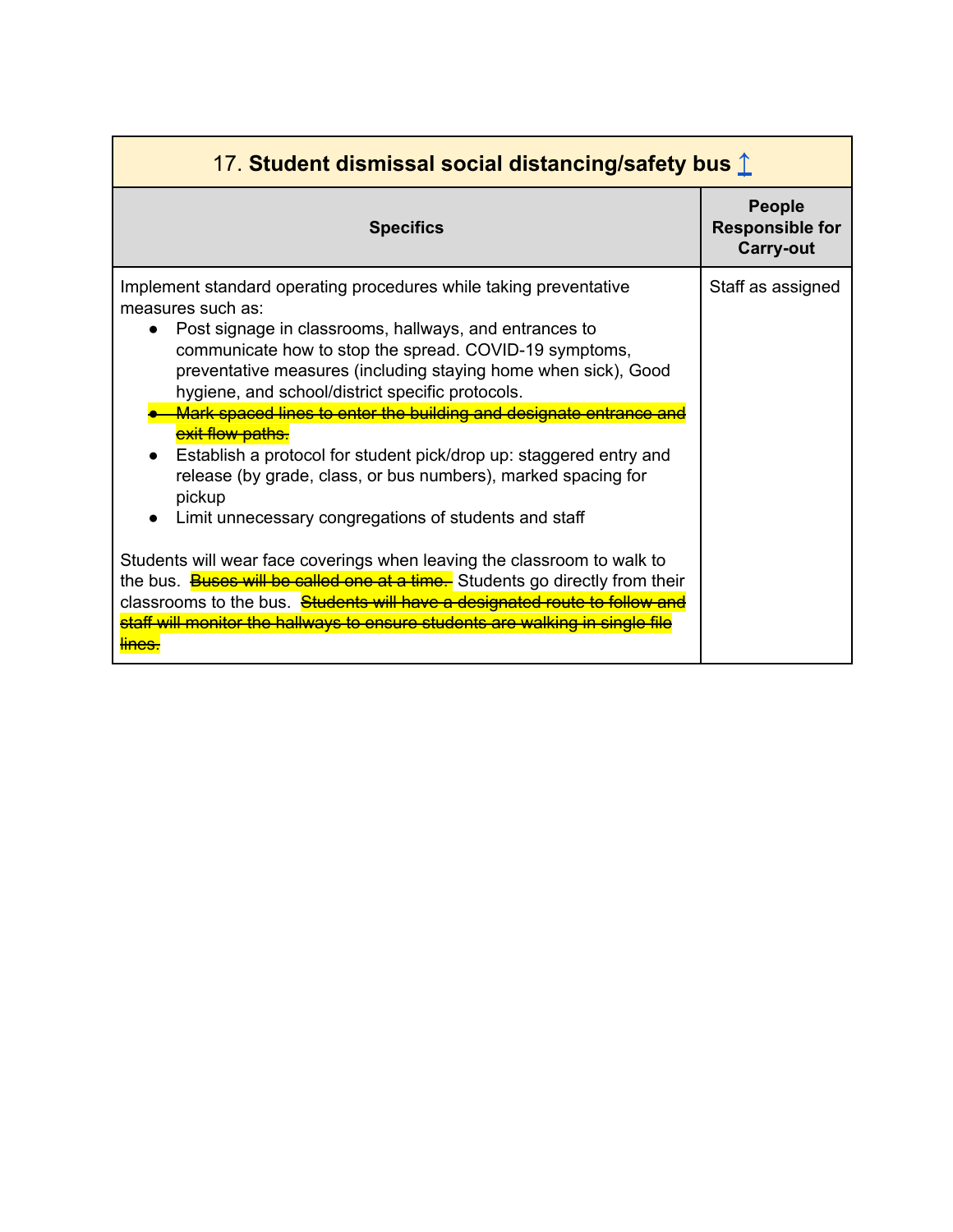<span id="page-17-0"></span>

| 18. Protocols for walking in hallways/ transitioning to other classes 1                                                                                                                                                                                                                                                                                                                                                                                                                                                                                                                                                                                                                                                                                                                                                                                                                                                                                                                      |                                                             |  |
|----------------------------------------------------------------------------------------------------------------------------------------------------------------------------------------------------------------------------------------------------------------------------------------------------------------------------------------------------------------------------------------------------------------------------------------------------------------------------------------------------------------------------------------------------------------------------------------------------------------------------------------------------------------------------------------------------------------------------------------------------------------------------------------------------------------------------------------------------------------------------------------------------------------------------------------------------------------------------------------------|-------------------------------------------------------------|--|
| <b>Specifics</b>                                                                                                                                                                                                                                                                                                                                                                                                                                                                                                                                                                                                                                                                                                                                                                                                                                                                                                                                                                             | <b>People</b><br><b>Responsible for</b><br><b>Carry-out</b> |  |
| <b>Limit mixing between groups (to the greatest extent feasible)</b><br>For class changes and other transitions throughout the school<br>day:<br><b>Provide additional time for transitions (utilizing state seat</b><br>time waiver to extend transition period)<br>Designate areas of the hallway (i.e. lanes) as flow paths<br>$\circ$<br>to keep students separated students to minimize<br>congregation of students<br>Plan staggered class (ex: by hall, odd/even room<br>numbers, grade/discipline) changes to decrease number<br>of students in hallways at one time<br>Have the same group of students stay with the same staff<br>$\circ$<br>(all day for young children and as much as feasible for<br>older children)<br>Conducting cleaning of hallways and high-touch surfaces<br>$\circ$<br>throughout the school day<br>Students will stay on the right hand side of the hallway. Students will be<br>taught to keep hands at their sides and to walk in a single file line. | Principals, Building<br>staff members,<br>Custodians        |  |
| Hand sanitizers are located at the top/bottom of stairwells that students<br>may use after touching hand railings. Teachers will remind students<br>about good hygiene practices.<br>Hand sanitizing stations will be available around the building.                                                                                                                                                                                                                                                                                                                                                                                                                                                                                                                                                                                                                                                                                                                                         |                                                             |  |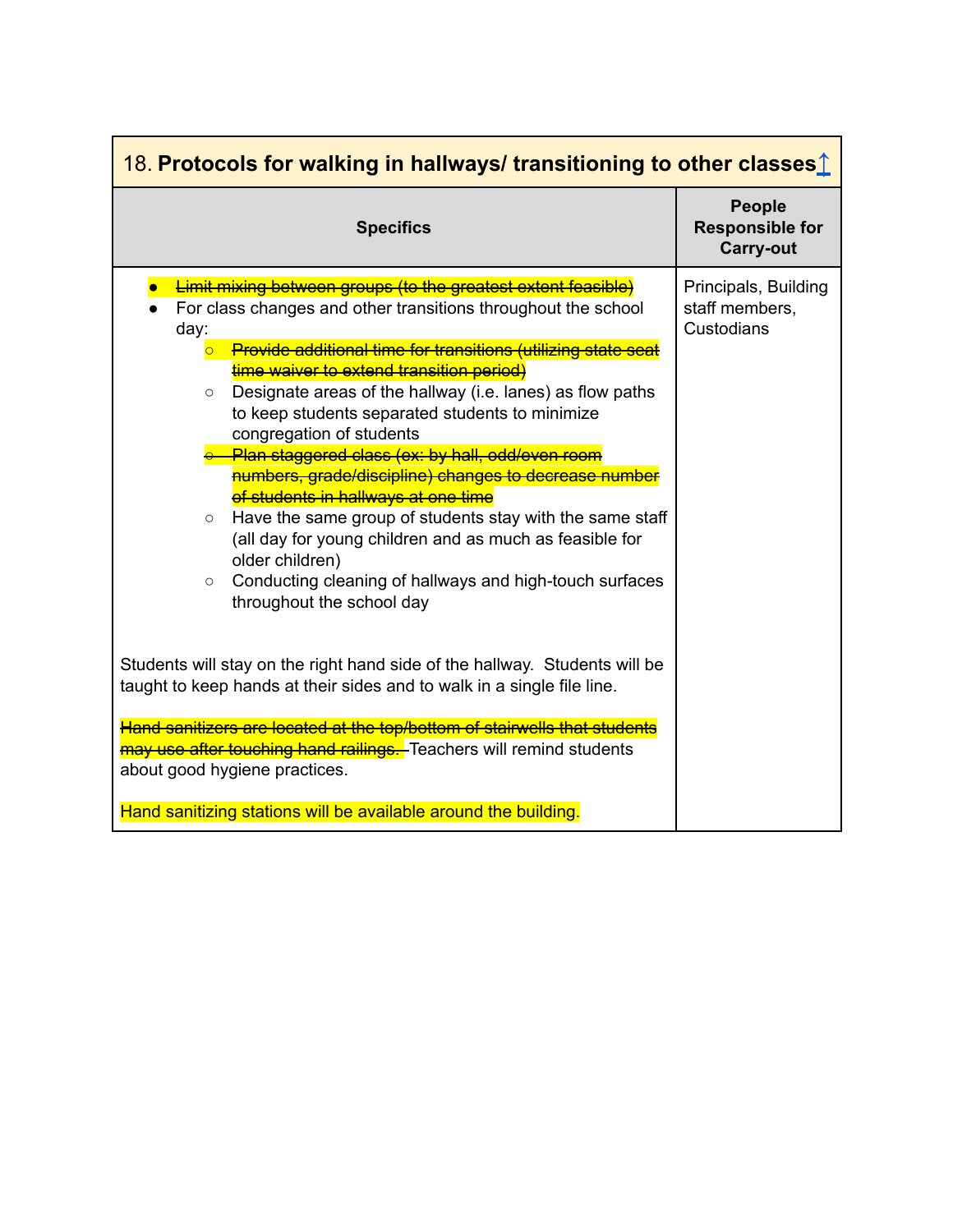# <span id="page-18-0"></span>19. **Methods of limiting the number of individuals in classrooms and other learning spaces, and interactions between groups of students [↑](#page-11-0)**

| <b>Specifics</b>                                                                                                                                                                                                                                                                                                                                               | <b>People</b><br><b>Responsible for</b><br><b>Carry-out</b> |
|----------------------------------------------------------------------------------------------------------------------------------------------------------------------------------------------------------------------------------------------------------------------------------------------------------------------------------------------------------------|-------------------------------------------------------------|
| <del>Stagger classes of students in hallways to limit numbers in hallways at any</del><br>$\mathsf{Im}\mathsf{c}$                                                                                                                                                                                                                                              | <b>Building Staff</b>                                       |
| Separate students within common areas.                                                                                                                                                                                                                                                                                                                         |                                                             |
| Faculty meetings can be held in person or virtually. Only assigned students<br>and staff are permitted into instructional spaces. Social distancing<br>measures will be applied as feasibly, practically, and acceptably possible<br>during hallway transitions, recess, and lunch. Only one class of students<br>are permitted in classroom spaces at a time. |                                                             |
| Students are encouraged to have a back-up face covering available<br>throughout the school day.                                                                                                                                                                                                                                                                |                                                             |
| Face covering breaks are available throughout the school day as needed.                                                                                                                                                                                                                                                                                        |                                                             |

<span id="page-18-1"></span>

| 20. Classroom set-up to maintain social distancing $\hat{\mathbb{I}}$                                     |                                                             |
|-----------------------------------------------------------------------------------------------------------|-------------------------------------------------------------|
| <b>Specifics</b>                                                                                          | <b>People</b><br><b>Responsible for</b><br><b>Carry-out</b> |
| Furniture will be arranged to accommodate social distancing guidelines to<br>the maximum extent feasible. | <b>Teachers</b>                                             |

<span id="page-18-2"></span>

| 21. Protocols during encore classes <sup>1</sup>                                                                       |                                                             |
|------------------------------------------------------------------------------------------------------------------------|-------------------------------------------------------------|
| <b>Specifics</b>                                                                                                       | <b>People</b><br><b>Responsible for</b><br><b>Carry-out</b> |
| Students will sanitize hands entering and exiting encore classes.                                                      | Encore staff                                                |
| <u>Encore teachers will plan and implement learning activities in accordance</u><br>with practicing social distancing. |                                                             |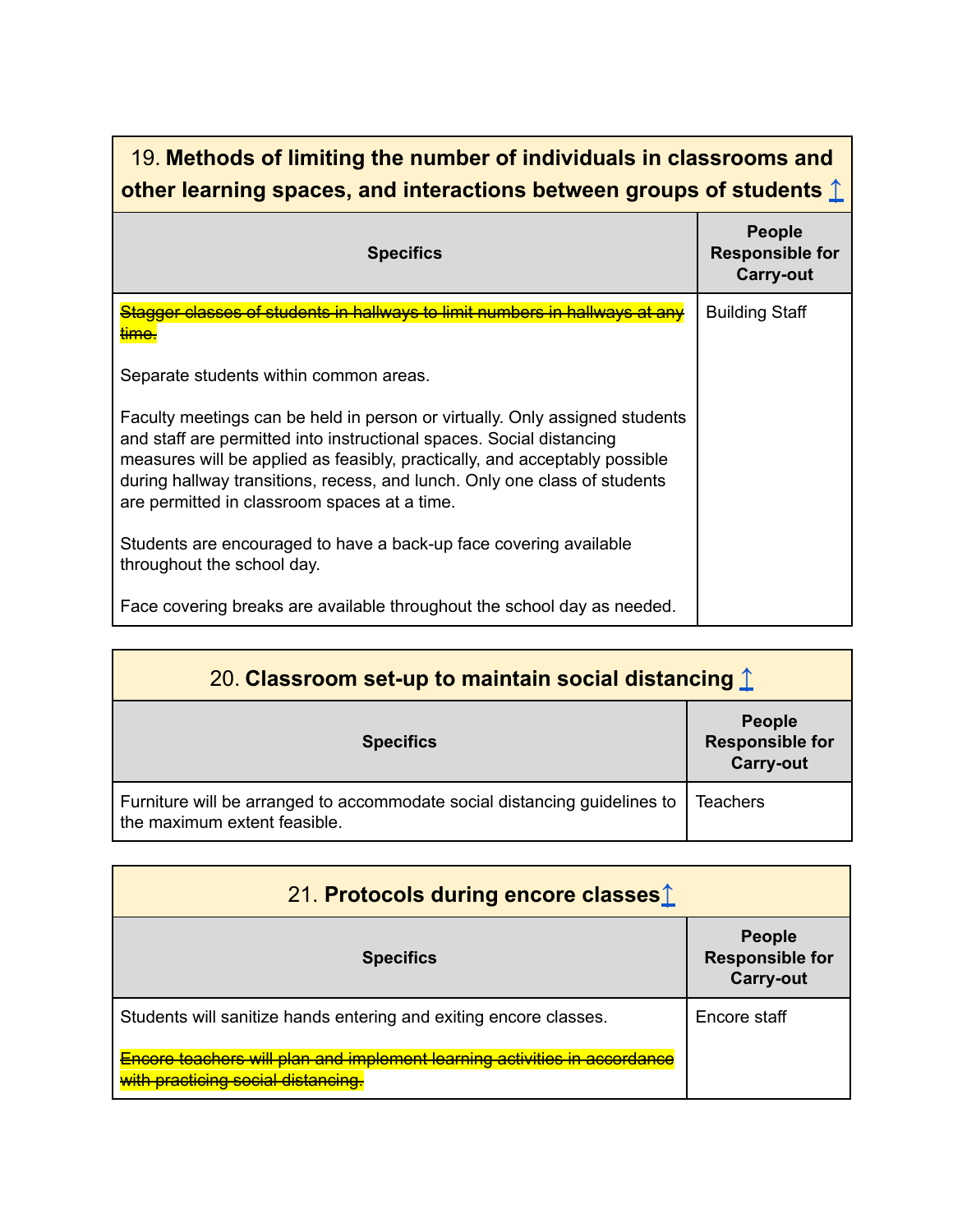| Encore teachers will follow social distancing guidelines as feasible. |  |
|-----------------------------------------------------------------------|--|
|                                                                       |  |

<span id="page-19-0"></span>

| 22. Protocol for social distancing in Speech, Title, Learning Support,<br>OT, PT, Psychologist, ESL Classrooms 1                                                                                                                                                              |                                                             |
|-------------------------------------------------------------------------------------------------------------------------------------------------------------------------------------------------------------------------------------------------------------------------------|-------------------------------------------------------------|
| <b>Specifics</b>                                                                                                                                                                                                                                                              | <b>People</b><br><b>Responsible for</b><br><b>Carry-out</b> |
| Small group instruction protocols will be followed. Small group instruction<br>will occur by practicing social distancing guidelines to the maximum extent<br>feasible.<br>Staff is encouraged to keep small group instruction for no more than 15<br>minutes in one sitting. | <b>Teachers</b>                                             |

<span id="page-19-1"></span>

| 23. Protocols for maintaining social distancing in the restrooms $\hat{\mathbb{L}}$                                                                                     |                                                             |
|-------------------------------------------------------------------------------------------------------------------------------------------------------------------------|-------------------------------------------------------------|
| <b>Specifics</b>                                                                                                                                                        | <b>People</b><br><b>Responsible for</b><br><b>Carry-out</b> |
| Students will utilize the restroom on an as needed basis. Signs will be<br>hung in the restroom reminding students of social distancing and<br>practicing good hygiene. | Teachers,<br>Custodians                                     |

<span id="page-19-2"></span>

| 24. Protocols for water fountains & bottle filling stations 1                                                                                                                          |                                                             |
|----------------------------------------------------------------------------------------------------------------------------------------------------------------------------------------|-------------------------------------------------------------|
| <b>Specifics</b>                                                                                                                                                                       | <b>People</b><br><b>Responsible for</b><br><b>Carry-out</b> |
| Water fountains will not be utilized. Bottle filling stations, if applicable, may<br>be utilized to refill water bottles. Classroom sinks may also be used to<br>refill water bottles. | Teachers,<br>Custodians                                     |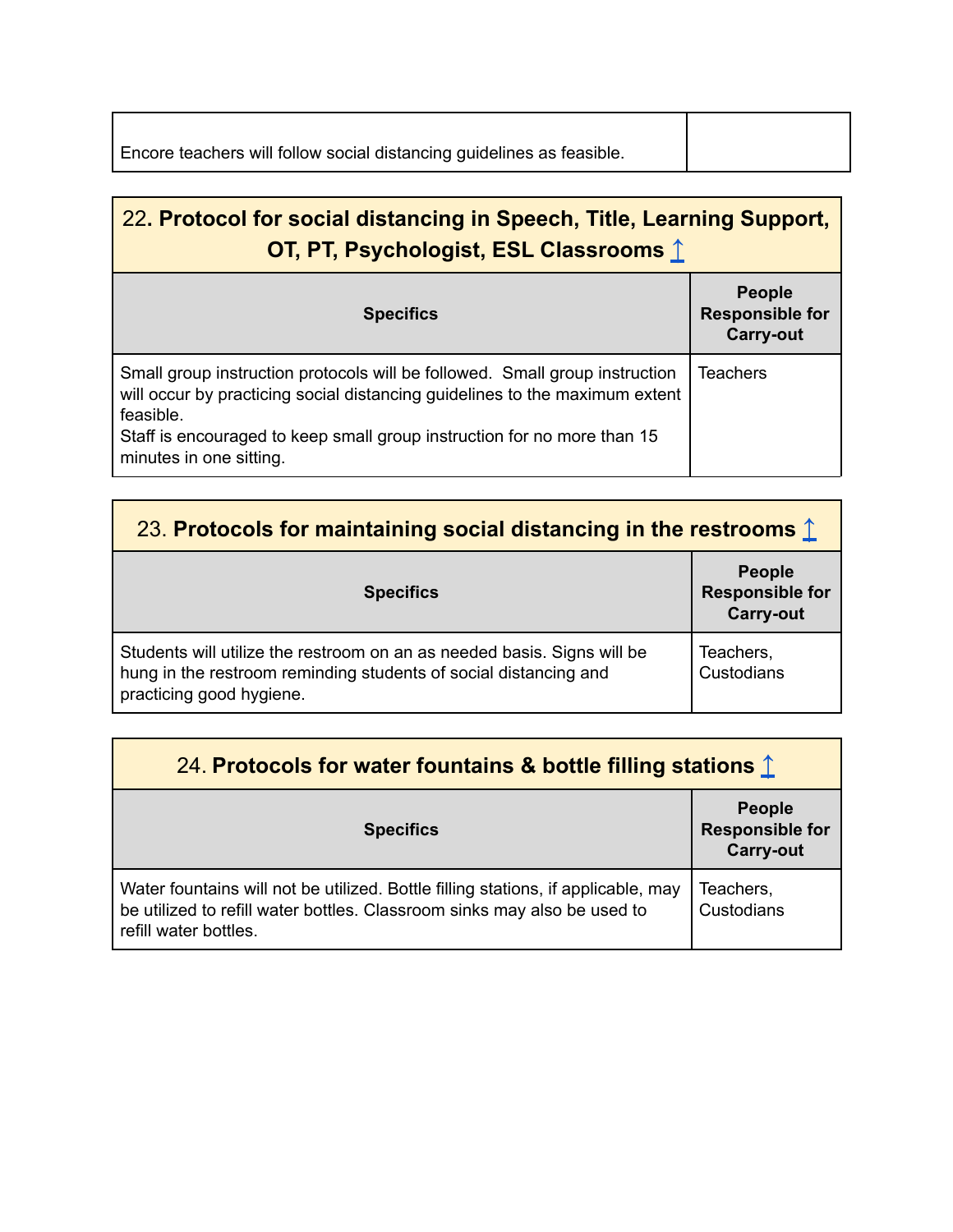<span id="page-20-0"></span>

| 25. Protocols for entering cafeteria and going through lunch line $\hat{\perp}$                                                                                                                                                                                                                                                                                        |                                                             |
|------------------------------------------------------------------------------------------------------------------------------------------------------------------------------------------------------------------------------------------------------------------------------------------------------------------------------------------------------------------------|-------------------------------------------------------------|
| <b>Specifics</b>                                                                                                                                                                                                                                                                                                                                                       | <b>People</b><br><b>Responsible for</b><br><b>Carry-out</b> |
| Students will line up to go through the lunch line practicing social<br>distancing. <b>Lunch will be bagged or boxed.</b> Students will retrieve their<br>lunch and make a cashless payment. <b>All items a student will need are in</b><br>the bag/box the student receives.<br>All items a student will need will be available for selection in the serving<br>line. | Playground<br>Aides, Food<br><b>Services Staff</b>          |

<span id="page-20-1"></span>

| 26. Cafeteria set-up to maintain social distancing $\uparrow$                                                                                                                                                                                                                                                                 |                                                             |
|-------------------------------------------------------------------------------------------------------------------------------------------------------------------------------------------------------------------------------------------------------------------------------------------------------------------------------|-------------------------------------------------------------|
| <b>Specifics</b>                                                                                                                                                                                                                                                                                                              | <b>People</b><br><b>Responsible for</b><br><b>Carry-out</b> |
| Seating arrangements will be predetermined and identified by markings on<br>the seats. Students will sit on one of the markings at their assigned tables.<br>To maintain appropriate social distancing requirements for lunch,<br>secondary site(s) may be utilized in order to accommodate all students in<br>a grade level. | Principals,<br>Playground<br>Aides                          |

<span id="page-20-2"></span>

| 27. Protocols for recess 1                                                                                                                                                                                                              |                                                      |
|-----------------------------------------------------------------------------------------------------------------------------------------------------------------------------------------------------------------------------------------|------------------------------------------------------|
| <b>Specifics</b>                                                                                                                                                                                                                        | People<br><b>Responsible for</b><br><b>Carry-out</b> |
| Face coverings may be worn at recess. Each grade level will have a bag of<br>materials for use. Students will sanitize their hands as they enter and exit<br>the playground.                                                            | Playground<br>Aides                                  |
| Students are not permitted to bring recess materials from home. If<br>necessary during indoor recess with larger classes, a larger alternate<br>location will be utilized to accommodate two groups to allow for proper<br>supervision. |                                                      |